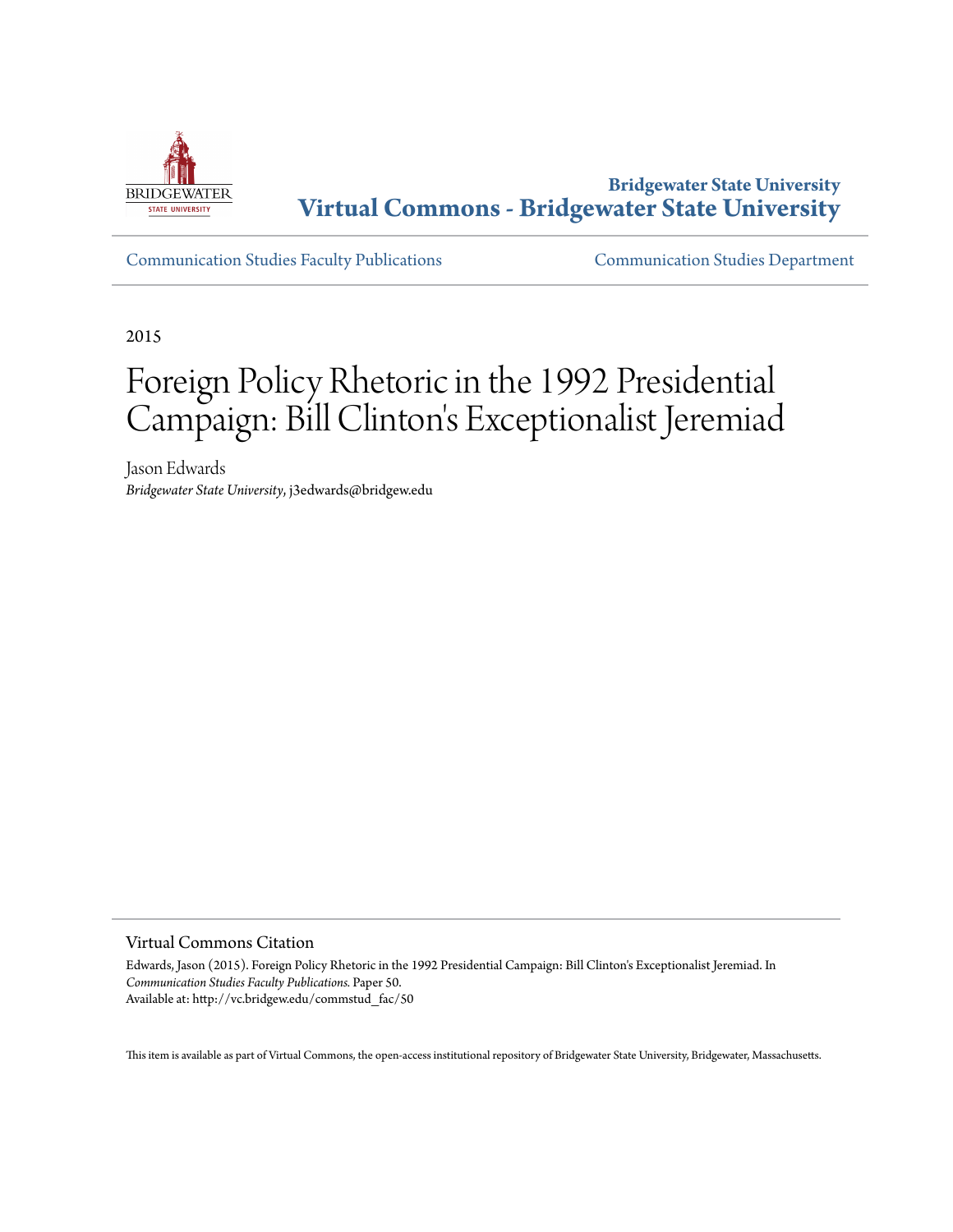# **Foreign Policy Rhetoric in the 1992 Presidential Campaign: Bill Clinton's Exceptionalist Jeremiad**

Jason A. Edwards

Jason Edwards, Ph.D. is an Associate Professor of Communication Studies at Bridgewater State University.

### **ABSTRACT**

This essay examines presidential candidate Bill Clinton's rhetoric regarding America's role in the world during the 1992 presidential campaign. Despite the fact that foreign policy was George H.W. Bush's strength during the campaign, candidate Clinton was able to develop a coherent vision for America's role in the world that he carried into his presidency. I argue he did so by fusing together the American exceptionalist missions of exemplar and intervention. In doing so, Clinton altered a tension embedded in debates over U.S. foreign policy rhetoric. To further differentiate his candidacy from President Bush, Clinton encased this discourse within a secular jeremiad that offered Clinton the opportunity to attack President Bush on the one hand, while articulating his own vision for American domestic and international affairs.

*Keywords: foreign policy rhetoric, campaign rhetoric, Bill Clinton, jeremiad, presidential rhetoric*

#### **Introduction**

Former Secretary of State Henry Kissinger (1994) observed in his sweeping and masterful history of international relations, *Diplomacy*, that American foreign policy and its accompanying rhetoric has always had at its heart a tension between those who would argue that "America serves its values best by perfecting democracy at home, thereby acting as a beacon for the rest of mankind" with those that maintain "America's values impose on it an obligation to crusade for them around the world" (p. 17). These two divergent approaches to U.S. foreign policy—known as the mission of exemplar and mission of intervention—flow from a similar belief structure in America's exceptionalism (see Edwards, 2008; McCartney, 2006; McCrisken, 2003; McDougall, 1997; Merk, 1995). The tension Kissinger noted stems from U.S. foreign policy makers largely diverging and debating on how the United States should *enact* its status as an exceptional nation. The tension between these two approaches is particularly evident during crises in international affairs where the United States actively debates what its true role in the world should be. This tension can be readily found in debates over the Mexican War, the Annexation of the Philippines, the League of Nations Debate, and the post-World War II debate.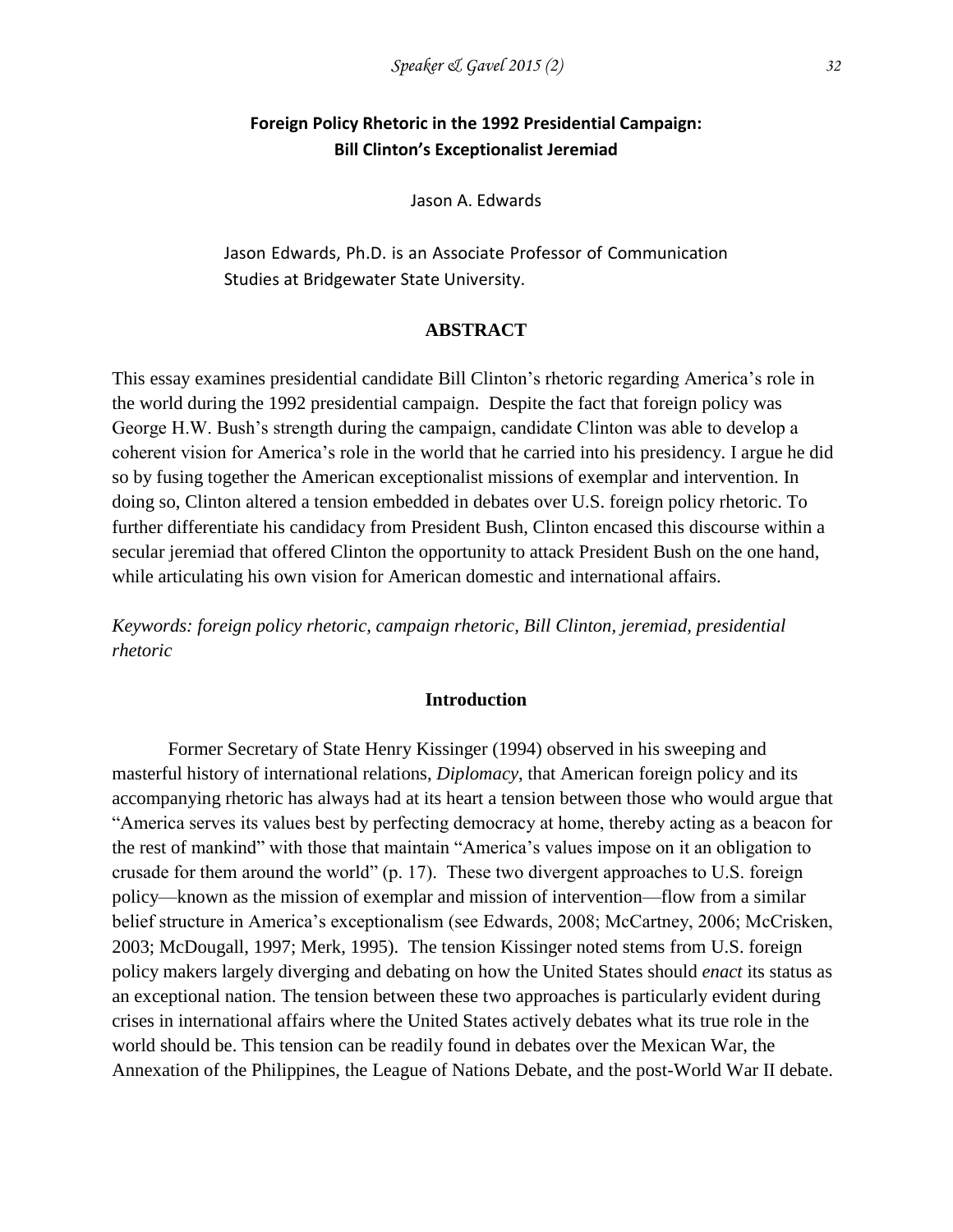After the end of the Cold War this tension was also readily apparent. Shawn and Trevor Parry-Giles (2002) demonstrated the 1990s were a time of great anxiety both nationally and internationally because of the constant flux and transformation of the international environment. Historian Stanley Hoffman (1989) noted the end of the Cold War juncture meant that the United States had to "rethink its role in the world, just as it was forced to do by the cataclysmic changes that followed the end of the Second World War" (p. 84). H.W. Brands (1998a) suggested there was a great *crisis* in American thinking about its role in the world in the 1990s because of the collapse of the Soviet Union. Former Secretary of State Madeline Albright (2005) confirmed that argument in a talk she gave at Hofstra University. According to Secretary Albright, concern over what America's role in the world would be was *the* fundamental foreign policy problem the Clinton administration faced during the 1992 presidential campaign and when it took office in 1993. Without the USSR, the U.S. had lost its primary mission for its foreign policy. While the United States was now the sole superpower, America's foreign policy establishment openly debated what the post-Cold War environment would look like and how should the U.S. position itself in this environment. Clearly, the United States faced an exigency regarding its role in the world after the end of the Cold War.

This paper examines how presidential candidate Bill Clinton rhetorically navigated this rhetorical exigency during the 1992 presidential campaign. Examining Clinton's discourse in the 1992 presidential campaign is important for several reasons. First, there is a plethora of research on campaign discourse that surrounds political ads, economic issues, debates, new media, voter participation, and other subjects. Yet the focus on American foreign policy as a campaign issue continues to be one of the least developed areas within the literature surrounding presidential campaign discourse. Understanding how Clinton discussed America's role in the world can serve as a basis for future studies of the subject. Concomitantly, the 1992 presidential election can be considered particularly important. For one, it marks one of the great transition periods within the history of U.S. international relations. Most of these transition periods are not discussed in a comprehensive fashion. Scholarship on foreign policy rhetoric tends to focus on a specific event, not a general transition period from one era to the next (for an exception see Schonberg, 2003). This study provides an opportunity to mine what the arguments were of this transition period and how those arguments have evolved over time. Third, the 1992 presidential election was the first presidential election in the post-Cold War era, a time of great transition and anxiety for the United States regarding its foreign policy. However, there is little discussion of this important transition period when discussing the 1992 election. The focus primarily is on the economic recession, the scandals of Bill Clinton, the third-party run of Ross Perot. However, the rhetoric of candidate Clinton had a profound effect on how he would set America's foreign policy course for the next 8 years. The issues Clinton discussed are still part of the international affairs landscape today. Finally, examining candidate Clinton's discourse offers a clear opportunity to demonstrate how candidate Clinton fused the narratives of American exceptionalism together to justify his foreign policy positions. Traditionally, those narratives are held apart by separate camps. Clinton fused them together and altered a tension embedded within American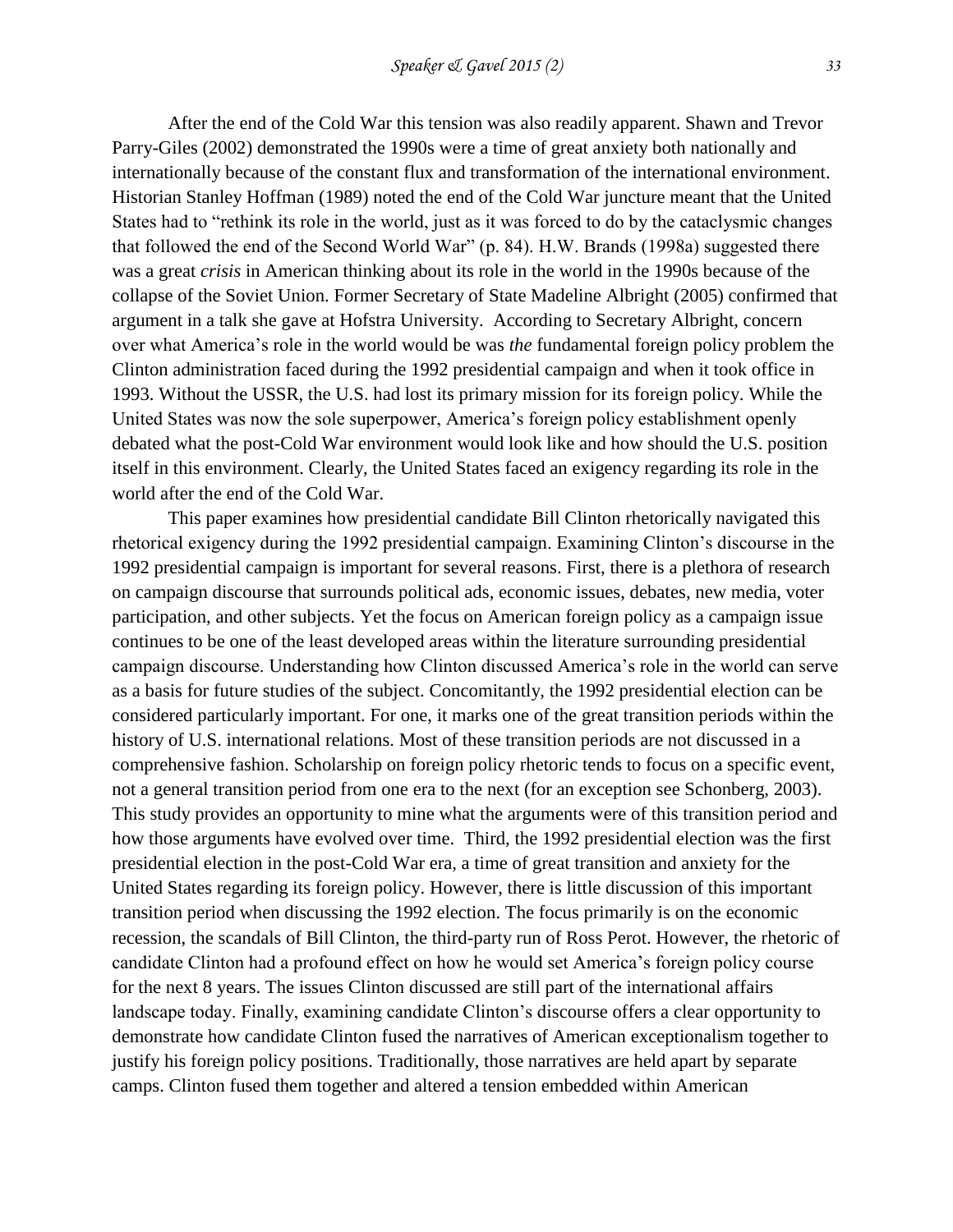exceptionalism. By studying how Clinton did this in the 1992 presidential campaign can inform how future presidents may engage in similar rhetorical arguments when constructing America's role in the world.

In this essay, I argue that Clinton consistently maintained the United States must continue its role as world leader. He did so by tailoring America's exceptionalist narratives to meet the needs of America's post-Cold War environment. Specifically, Clinton fused America's exceptionalist narratives of exemplar and intervention together (I explain what those narratives are composed of in the next section). In fusing these missions together, the future president altered a traditional tension within American exceptionalism to work for him rather than against him. Furthermore, I maintain that Clinton conducted and couched this exceptionalist fusion within a secular jeremiadic logic.

To make this argument, this essay proceeds in three parts. First, I provide a brief outline on the rhetoric of American exceptionalism, particularly as it relates to U.S. foreign policy. Second, I outline the debate surrounding America's role in the world amongst pundits, policymakers, and politicians. Third, I analyze five major speeches Clinton gave during the 1992 campaign to unpack his exceptionalist logic. Those speeches were Clinton's announcement address, his three "New Covenant" speeches at Georgetown University that outlined his vision for the presidency, and his nomination acceptance address at the 1992 Democratic National Convention. I use those specific speeches because they were the major policy speeches Clinton made during the campaign outlining his vision for the presidency. Finally, I discuss some implications concerning Bill Clinton's legacy and American exceptionalism.

## **The Rhetoric of American Exceptionalism**

The arguments made about the U.S. role in the world are largely structured by its exceptionalist tradition (Edwards, 2008). According to this tradition, the United States views itself as a unique and superior state when compared with others. Alexis de Tocqueville (1830/1975) first used the term *exceptional* to describe America, but its actual roots can be found in colonial pronouncements. Most famously, Puritan leader John Winthrop declared the Massachusetts Bay Colony would be a "new Israel" and a "shining city upon a hill" that would serve as a beacon of hope for the entire world to admire and emulate (qtd in McCrisken, 2003, p. 5). Over one hundred years later, Thomas Paine stated in *Common Sense* that America had the power to "begin the world over again." This power led many to believe that through America's providential nature, it could escape the trappings of monarchy, hereditary elites, and all of the other ills that plagued Europe in the late eighteenth century.

Generally, three basic tenets make up America's belief that it is a chosen nation. The first precept is the United States is a special nation with a special destiny, which other states will want to emulate (McCrisken, 2003). This belief is rooted in colonial declarations where public officials forged the idea that God chose the United States for a special role in history. This principle is engrained in the American psyche. In foreign policy, this precept grounds the U.S.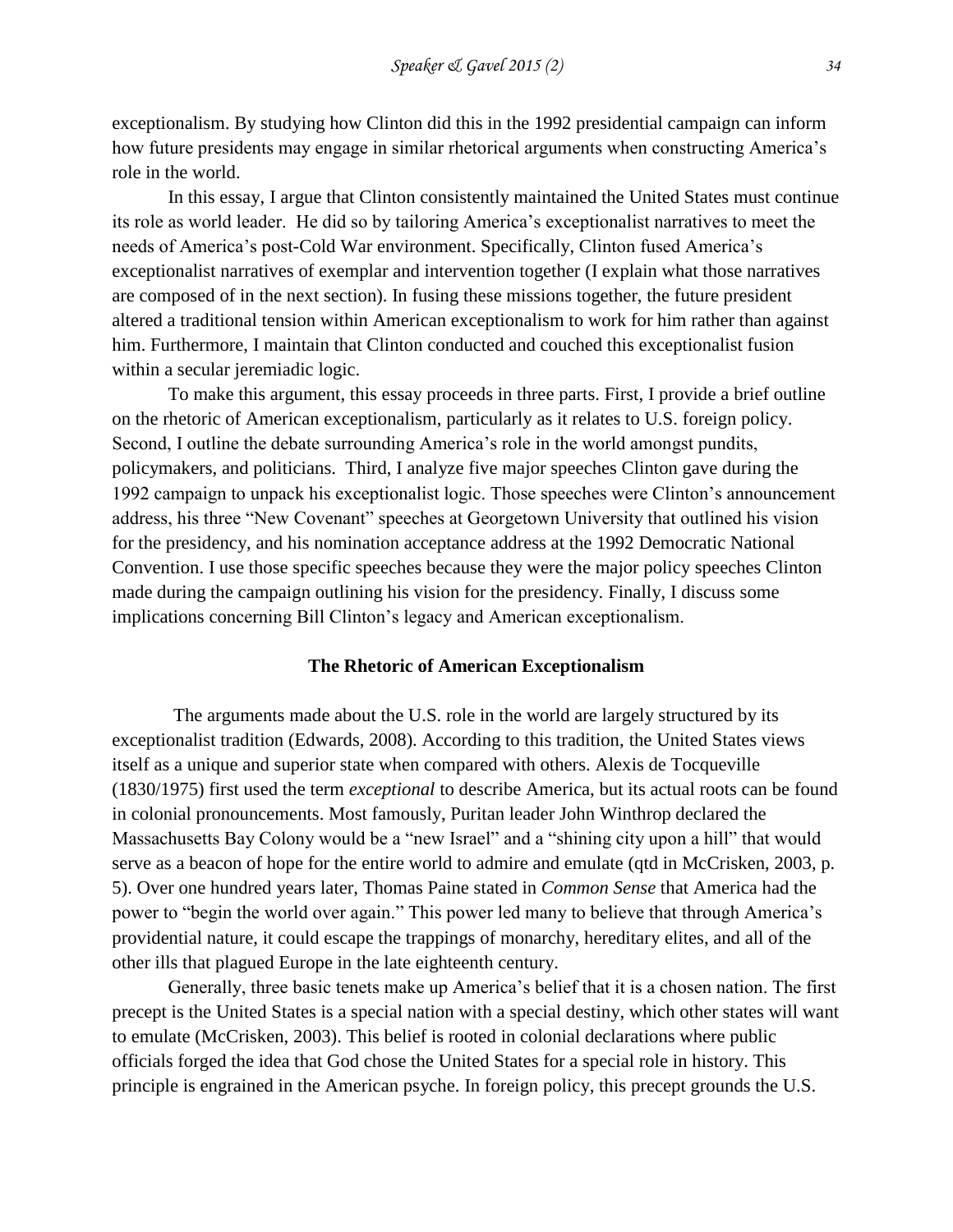argument that its role in the world is always performed with good intentions. Second, proponents of American exceptionalism proclaim that the United States is qualitatively different from the Old World or Europe. Corrupt European governments exploited their own people and sought to dominate peoples abroad solely to increase their power (McCrisken, 2003). The settlers of the New World escaped this political environment, travelling to a place they imagined as a virgin land where people could build upon ideas, values, and principles untried in other parts of the globe. The U.S. Constitution embodies these principles, providing America the structure it needed to develop into the greatest republican society in the world while escaping the corruption and discord found in European politics (Hofstader, 1948). From this claim, the United States justifies that it can remain distinct from other regions. Third and finally, it is the belief of exceptionalists the United States can escape the problems that eventually plague all states. All great nations are destined to rise and fall. But America's founders argued it could escape this natural national devolution because of its unique geography, system of government, and Divine Providence. America is exceptional "not for what it is, but what it could be" (McCrisken, 2003, p. 8). Although a perfect union is never possible within the United States or in any nation, because it is always attempting to form a "more perfect union," its exceptional quality is never fully complete. This distinctiveness and superiority of the United States allows it to continually strive to better itself and the world. According to this logic, America will never experience devolution of its power. This reasoning serves as the basis for the United States to declare it knows what is best for the world.

Taken together, these basic tenets of exceptionalism are used by political leaders to declare America is "an extraordinary nation with a special role to play in human history" (McCrisken, 2003, p. 1). In foreign policy matters, this exceptionalist logic functions to give Americans "order to their vision of the world and defining their place in it" (Hunt, 1988, p. 15). In essence, American exceptionalism defines how the United States sees itself in the international order and American presidential candidates and presidents largely adhere to these basic premises (Campbell & Jamieson, 2009; McCartney, 2006; McEvoy-Levy, 2001). That said there have been significant differences amongst political figures as to *how* the United States should *enact* these exceptional qualities, particularly in presidential elections (i.e. McKinley and Bryan in 1896 and 1900). These differences have led to the creation of two distinct narratives of what America's role in the world should be: the mission of exemplar and the mission of intervention (see Baritz, 1985; Lipset, 1996; McCartney, 2004; Madsen, 1998; Merk, 1995).

Proponents of the mission of exemplar define America's role in the world as "standing apart from the world and serving merely as a model of social and political possibility" (McCartney, 2004, p. 401). Activities that create this exceptional model of "social and political possibility" include perfecting American institutions, increasing material prosperity, integrating diverse populations into one America, and continuing to strive for more civil rights. By doing these things, the United States demonstrates its exceptional quality and becomes a symbol for others to emulate. Proponents of this mission further argue that achieving and maintaining an exemplar status is a full time job; to do more than that (such as meddling in the affairs of other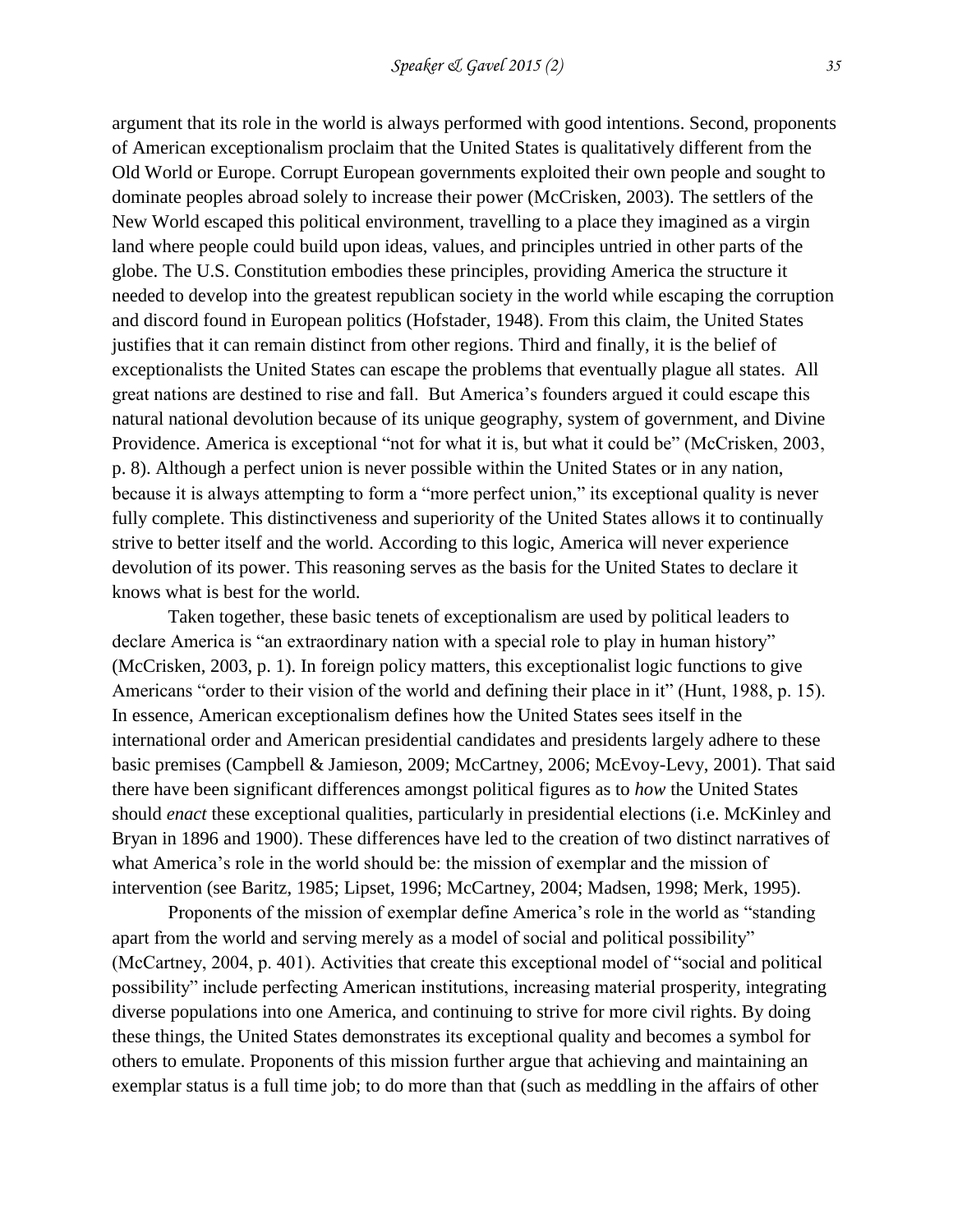states) would put an undue burden upon the American people. As H.W. Brands (1998b) warned, "in attempting to save the world, and probably failing, America could risk losing its democratic soul" (p. viii). For adherents of the exemplar worldview, the United States stands as a beacon of freedom, but it should not involve itself in the political or military battles of other states, lest it infect America's body politic. Thus, the mission of exemplar acts as a constraint upon getting heavily involved with other nation-states. This narrative largely dominated the foreign policy discourse of presidents such as Washington, Jefferson, Monroe, Quincy Adams, Harding, Coolidge, and Hoover, while also serving as the foundation for isolationist arguments in the interregnum between World Wars I and II (Baritz, 1985; McCartney, 2004; McEvoy-Levy, 2001).

Around the turn of the 20th century, American ambitions in international affairs began to change. Leaders advocated a new mission—intervention—should guide U.S. decisions in foreign policy matters. Proponents of this mission, like the exemplarists, hold the United States is exceptional. But unlike these advocates they believe that America validates its exceptional nature by active engagement with the world in all spheres of political, social, economic, and cultural life (Bostdorff, 1987). These advocates included presidents such as Theodore Roosevelt, Wilson, and every president since Franklin Roosevelt. These interventionists argued exemplarists were naïve in thinking the United States could isolate itself from the world. The growth of American power at the turn of the twentieth century and the increasing interconnectedness of the world convinced these leaders America's exceptionalist heritage is best demonstrated by engaging and leading humanity. According to the interventionist logic, our "special role" to play was to be a leader in helping the world progress toward greater democracy, freedom, human rights, free markets, etc., while also defending those that subscribe to similar ideals.

 Both worldviews create a rhetorical tension within foreign policy in defining America's role in the world. This tension grows during times of foreign policy transition. For example, after World War I, there was a large debate among America's foreign policy establishment as to whether the United States should join the League of Nations. Woodrow Wilson, representing the interventionist tradition, advocated the United States be a fully vested member of the League of Nations; whereas Henry Cabot Lodge, a leader of the exemplarists, viewed full international investment with the League with skepticism (Ambrosius, 1987; Dorsey, 1999; Ikenberry, 2001). The United States failure to join the League of Nations resulted in a return to a "normal" foreign policy, but it did not end the conflict between these advocates.

The end of the Cold War brought with it another debate. Candidate Bill Clinton advanced his view of America's role in the world through a jeremiadic logic during the 1992 presidential campaign. The American jeremiad is a narrative used by many rhetors throughout U.S. history that has America's exceptionalism as its basis. Its origins begin with the Puritans arrival in North America (Bercovitch, 1978). As noted earlier, Puritans saw themselves as a covenant-driven people who had come to the New World to establish a new Israel that would be a "shining city upon a hill." When it was apparent that members of the community or the community at large had committed a large violation of that contract then the community's minister would issue a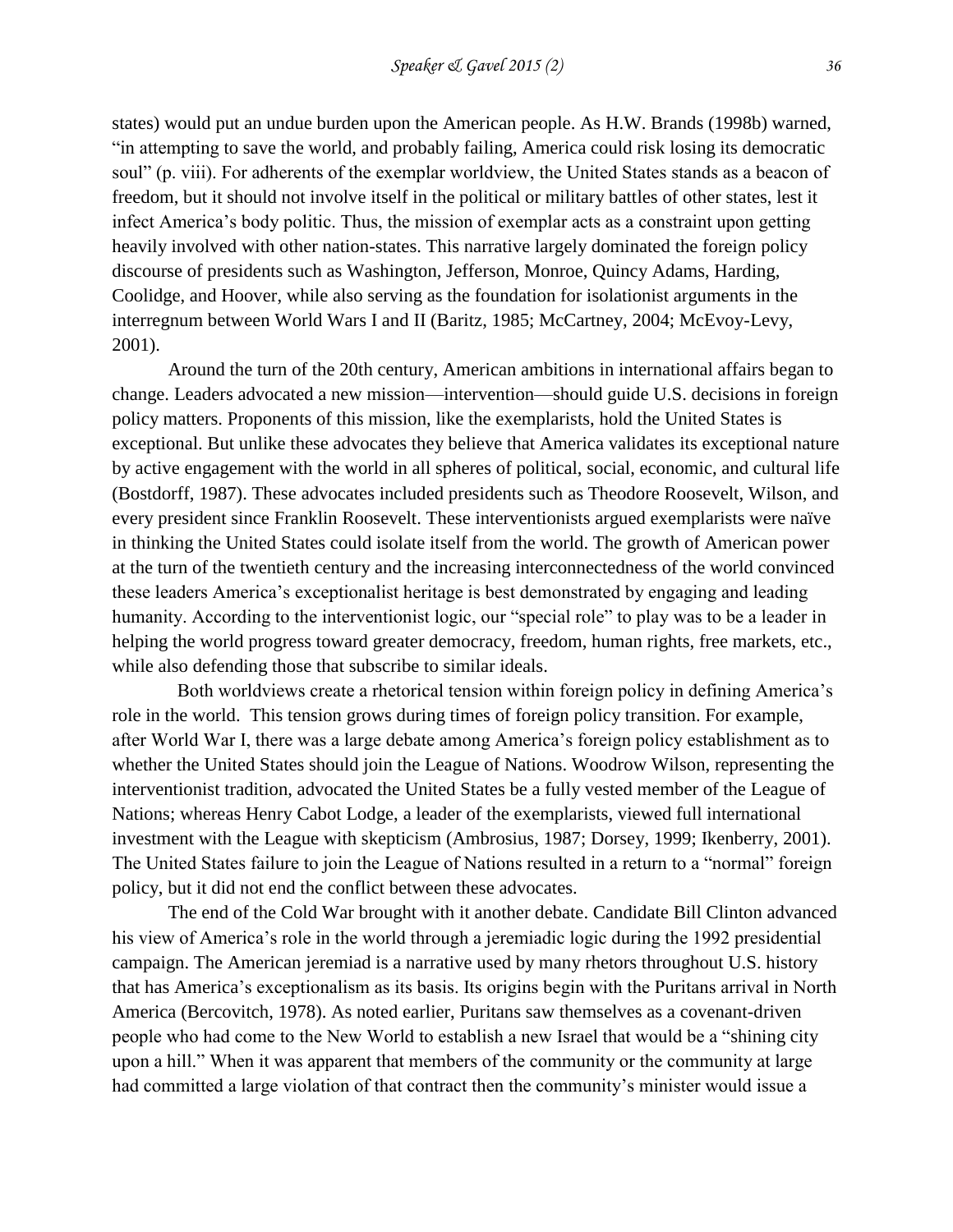jeremiad that would intertwine spiritual guidance and advice on public affairs (Murphy, 1990). By the time of the American Revolution, all Americans were considered part of a larger covenant, such as Thomas Paine's exhortation that Americans had the power to begin the world over again. This covenant did not exalt allegiance to God, but rather allegiance to secular documents like the Declaration of Independence, the Constitution, while the Founding Fathers became god-like figures who bestowed this covenant upon the American people. From that covenant flowed bountiful expectations for the American people. If the United States stayed true to its convention then its citizens would be given the opportunity to live the American dream. The American dream, another fundamental storyline in the creation of American identity, is predominantly a tale about obtaining material success for one's self, children, and future generations (Fisher, 1973; Moore & Ragsdale, 1997). According to Hanno Hardt (1998), the creation of the middle class and the ability to achieve this goal is the ultimate fulfillment of the American promise. By becoming part of the middle class and furthering its growth, Americans essentially obtain this unique station in U.S political culture. It provides a coherent identity for American citizens. The stability of the middle class offers a sense of order in a sea of disorder.

As the history of the United States progressed, there would be many political figures who would argue that America and Americans strayed from the founding covenant. Consequently, many Americans would not be able to achieve the American dream and the very identity of its citizens was in peril. As a response, particularly candidates running for the president, rhetors would offer a jeremiad (Ritter, 1980). Presidential candidates, particularly during times of transition and flux within the American political culture, take on the role of prophet and s/he builds their message around three themes (Stoda & Dionisopoulos, 2000). First, the rhetor reminds its audience of their covenant. Second, the prophet describes the deviation from that promise and the consequences created from this deviation. Finally, s/he asserts that if people would repent, reform, and return to the hallmarks of the convention then they can still fulfill their overall mission (Bercovitch, 1978; Murphy, 1990; Stoda & Dionispoulos, 2000). From the rhetor's perspective, the need and want to return to being a "chosen people" would unite citizens to achieve traditional goals. However, because the community could never quite go back to the original covenant the jeremiad functions as a means to create a climate of anxiety so that others act to stop the calamity from recurring (Bercovitch, 1978). In doing so, the jeremiadic message offers ways to rid people of their evil and provide for a time of renewal. Ultimately, as Murphy (1990) maintained:

Modern jeremiahs assume that Americans are a chosen people with a special mission to establish a 'shining city upon a hill.' They point to the difficulties of the day as evidence that the people have failed to adhere to the values that made them special, to the great principles articulated by patriots such as Jefferson and Lincoln. The evils demonstrate the need to renew the American covenant and to restore the principles of the past so that the promised bright future can become a reality. (p. 404)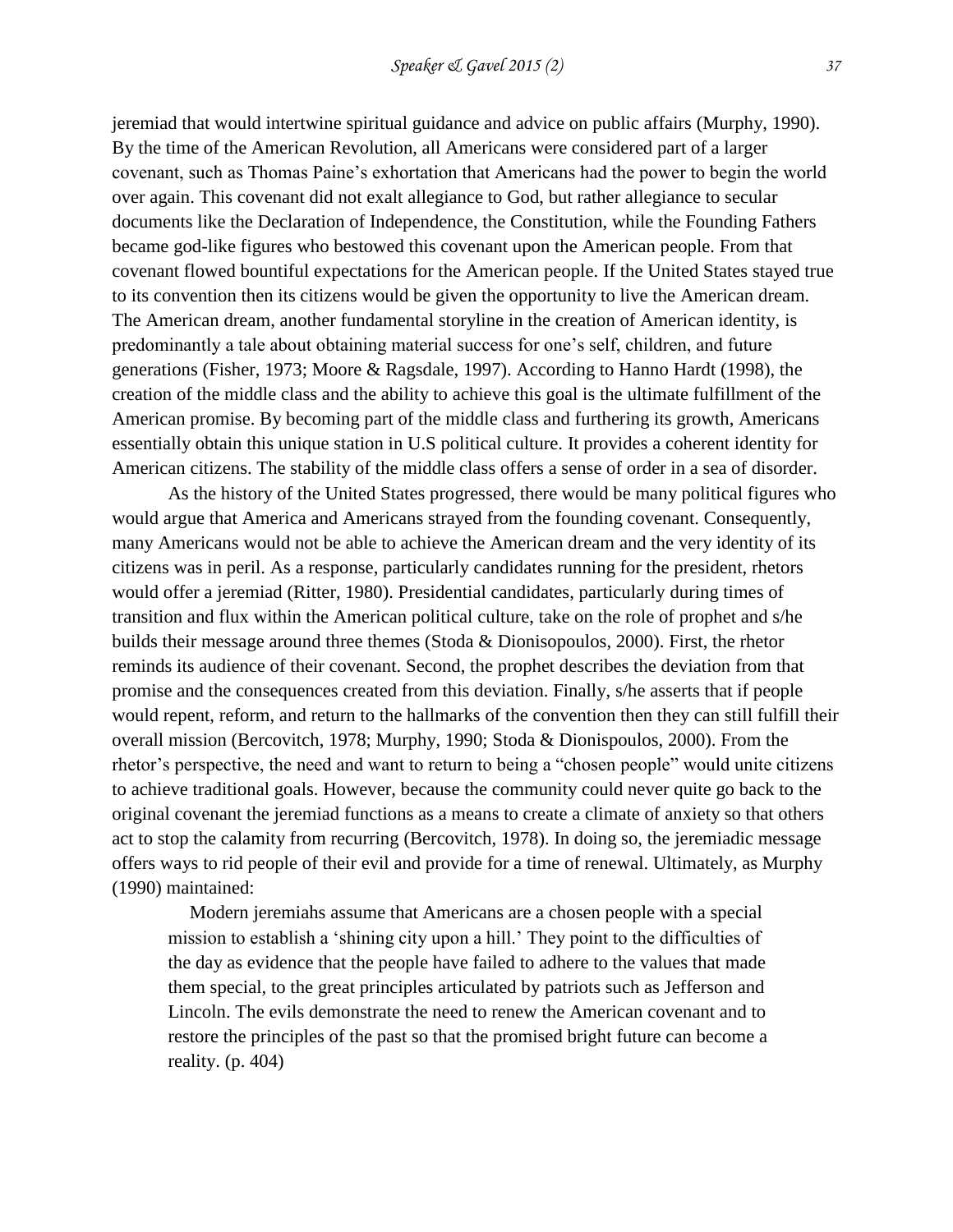In the 1992 presidential campaign, candidate Bill Clinton presented himself as a "modern Jeremiah."

### **To Retreat or Lead the World**

Before we can understand Bill Clinton as a foreign policy Jeremiah it is important to contextualize the post-Cold War environment and the accompanying debate over America's role in the world. When the Soviet Union collapsed there were a number of political pundits who debated the composition of the post-Cold War setting. Famously, political scientist Francis Fukuyama was one of the first. Fukuyama was invited by his mentor, University of Chicago philosopher Allan Bloom, to give a talk in his lecture series titled the "Decline of the West" (Beinart, 2010, p. 244). In his 1989 talk, given at a NATO meeting on the French Riviera, Fukuyama (1992) boldly declared the end of the Cold War marked the "end of history." Despite some of the doom and gloom from some of the other speakers, Fukuyama reasoned that liberal democracy and free markets had triumphed over their communist rivals. As a result, it would lead to increased global interdependence and integration, economic prosperity, and generally more freedom within the global environment. Surely there would be bumps along the way to full global integration, but the forces of democracy and free markets had won and the march toward this end of history was an inexorable logic that all states would eventually adopt.

Others involved in this debate were not as optimistic. Robert Kaplan (1994) depicted the post-Cold War arena, not as the end of history, but as the "coming anarchy." He envisioned a future where small nation-states break down amid dysfunctional domestic and international environments. These breakdowns would create a hornet's nest of global problems, including conflict dominated by ethnic, religious, and tribal hatreds such as the ones in Somalia, Rwanda, and Bosnia. At the same time, small governments did not have the ability to battle terrorists, drug cartels, and other criminal organizations. These states would be virtual prisoners within their own countries, causing worldwide headaches. The global integration of technology and capital threatened to dislocate thousands, if not millions, of people who were not ready for the global economy, causing extended economic hardship for a world that was still recovering from the 1991 recession. For Kaplan, this anarchic situation threatened to tear world apart, providing innumerable problems to the great powers and international institutions.

Harvard political scientist Samuel Huntington (1996) shared Kaplan's pessimistic view of the post-Cold War world. Although he argued the world was headed toward a "clash of civilizations" between differing cultural blocs of Western, Sinic, Japanese, Islamic, Hindu, Slavic-Orthodox, Latin American, and African communities. For Huntington, these cultural entities replaced the bipolar international order of the Cold War. The fault lines between the civilizations had been masked by Cold War battles between the United States and Soviet Union, but with the breakup of the USSR and other nation-states, the cracks in the world order were ever apparent. Because of their divergent interests, these civilizations, Huntington reasoned, would disagree, sometimes violently, with how to order the civic and social life of the international community.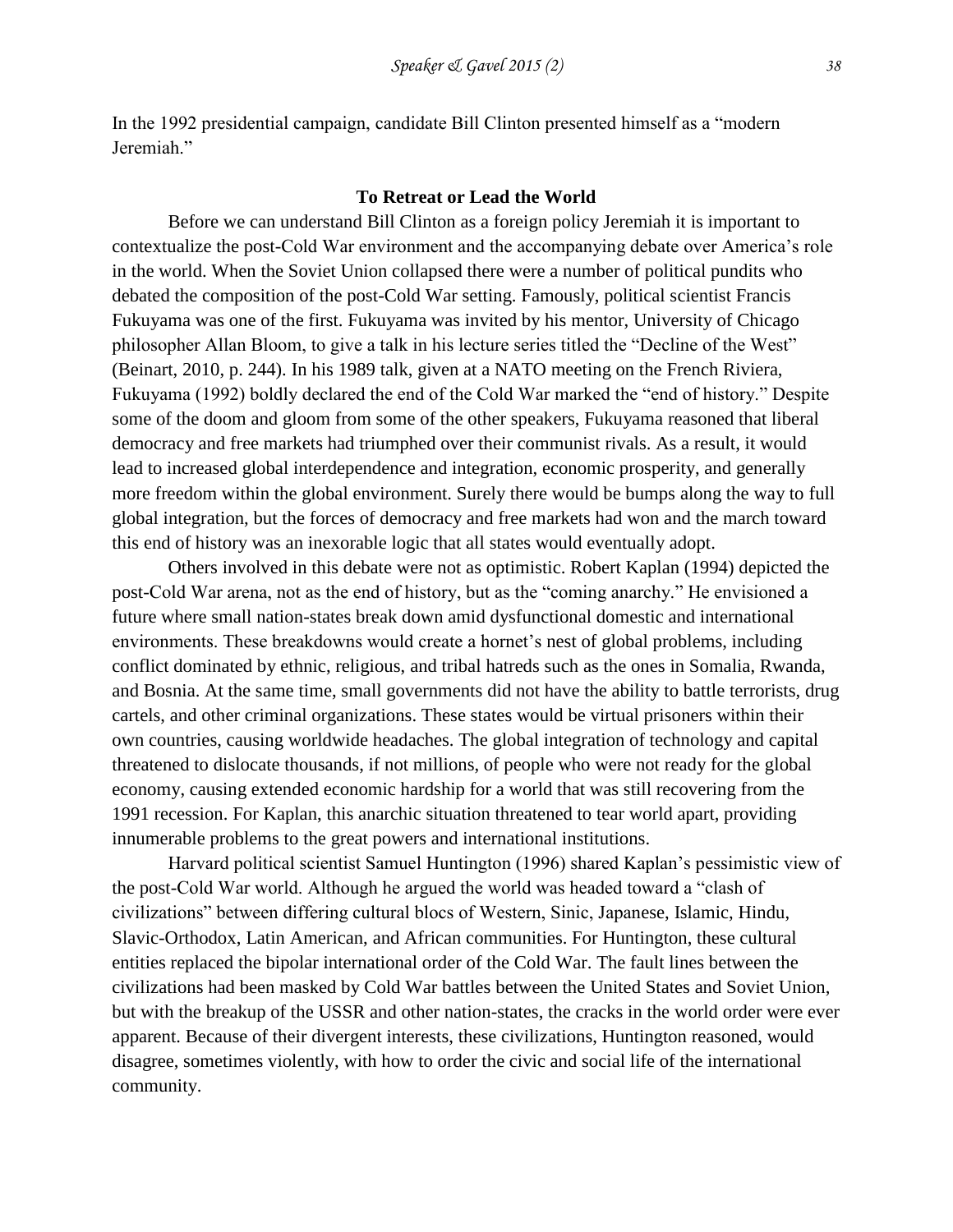Princeton political scientist G. John Ikenberry (1996) took a much more optimistic view of the post-Cold War global environment than Kagan and Huntington. For Ikenberry, there was no disintegration of the international environment after the collapse of the Soviet Union. This common assumption was fundamentally false. In reality, the world order created after World War II was alive and well. This order consisted of international organizations and institutions like the United Nations, the International Monetary Fund, the World Bank, the National Atlantic Treaty Organization, and the General Agreement on Tariffs and Trade (later the World Trade Organization), who were a little older and needed reform, but were ready to serve the needs of the international community. According to Ikenberry (1996), this world order was "more robust than during the Cold War years" (p. 79). For Kaplan and Huntington, the post-Cold War environment was one of disintegration and chaos; whereas for Fukuyama and Ikenberry, it was one of growing integration and interdependence, with some bumps along the way to this inexorable logic.

Amidst this intellectual debate about the composition of the international environment, there was another layer to this debate amongst pundits and politicians about what America's role in the world should be in this environment. Many pundits questioned and predicted the decline of American power in the post-Cold War environment. The 1990s was a time of considerable angst for many in the United States because politics at the national and international level was in constant flux, causing anxiety about America's global leadership. Because of the economic recession and America's inability to deal with domestic and international problems (e.g. the political chaos in Haiti, Yugoslavia, and Somalia), *Time* magazine asked in October of 1992 "is the US in an irreversible decline as the world's premier power?" The French newspaper *Le Monde* published a twelve-part series on how America's leadership role in the world and its subsequent power was being diminished at an increasingly rapid rate (Cameron, 2005). British historian Paul Kennedy predicted that the power of the United States would significantly start to wane in the post-Cold War arena as it ran against other powers like Japan, China, and a resurgent and unified Germany (Kennedy, 1988). This predicted decline in American power and its subsequent leadership role would inevitably jeopardize its exceptionalist mission of intervention and American exceptionalism itself.

Accordingly, this debate spilled over into American politics as to what the United States should do to deal with this supposed decline. One side of the debate featured prominent foreign policy voices calling for the United States to return to a more "normal" American foreign policy (i.e. return to its exemplar role). Amongst the most vociferous advocates of this position was former United Nations Ambassador during the Reagan Administration Jeanne Kirkpatrick (1990; 1991) and the stalwart neoconservative thinker Irving Kristol. Once the Soviet Union had collapsed Kirkpatrick and Kristol, as Peter Beinart put it (2010), "let out a sigh of relief and declared that it was time for America to become, in Kirkpatrick's words "a normal country in a normal time" (p. 295). The United States had, according to Kristol and Kirkpatrick, been on the battlefield for too long. Accordingly, America's house was in disorder, its domestic community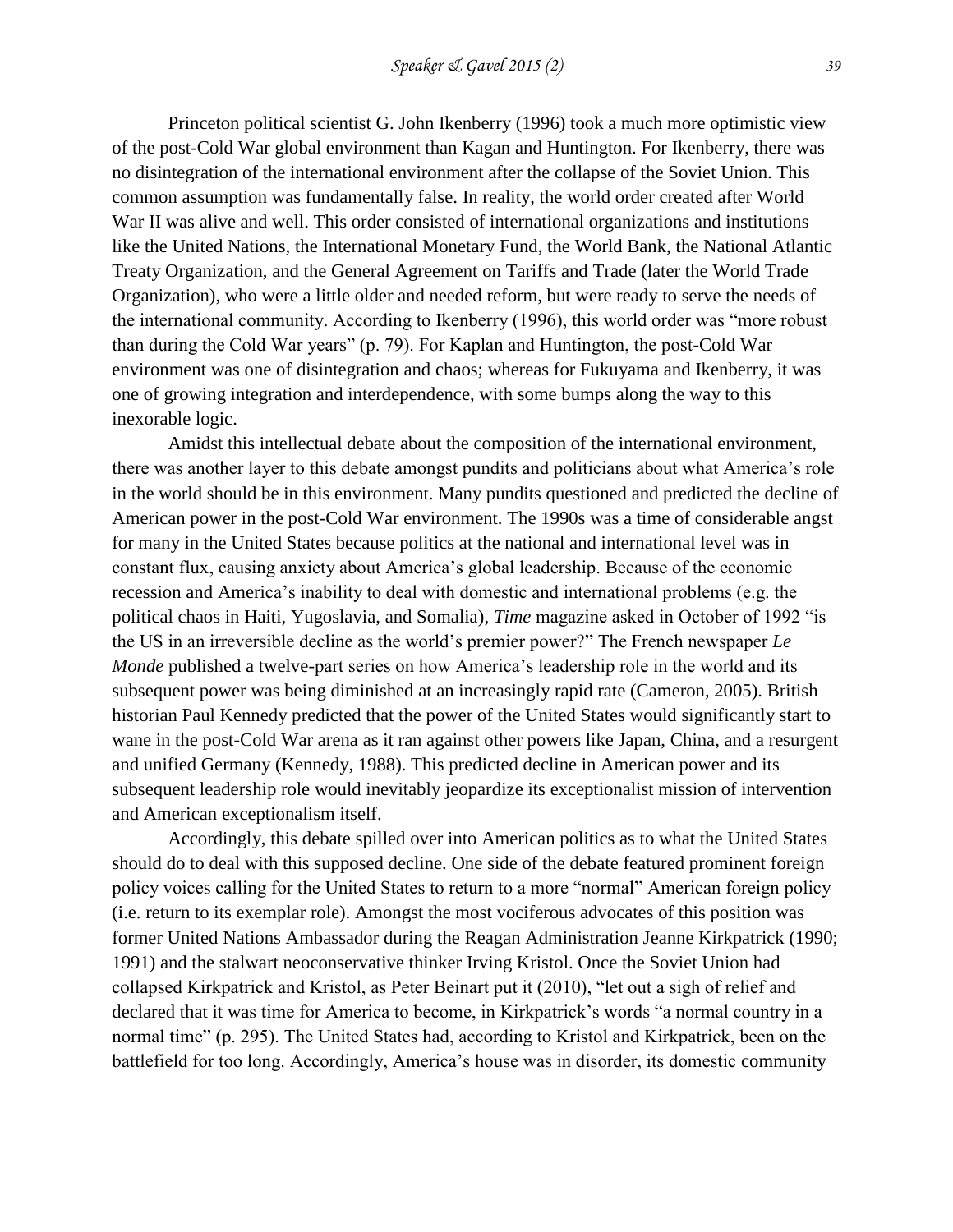was suffering, and the economy needed to be tended. America did not need to go looking for "more armies to slay" (Beinart, 2010, p. 295).

Three specific reasons oriented the specific debate amongst those who wanted to American foreign policy to return to normal. First, the United States did not have the financial resources to continue its superpower role. As Paul Kennedy (1988) attempted to demonstrate in his book, *The Rise and Fall of the Great Powers*, all great empires eventually experienced imperial overstretch and collapsed from within. Because of its battles with the Soviet Union, the United States did not have the financial wherewithal to go around the world combatting additional enemies. The Reagan administration had driven up debt and deficits too far and too fast. The end of the Cold War provided the opportunity for America to get its economic house in order and stop trying to police the global neighborhoods.

Additionally, America not only lacked financial resources to continue its interventionist mission, but it also lacked the basic will to do so. American foreign policy elites were convinced that the United States would not spend its treasure, let alone shed its blood in the absence of some great foreign menace. Instead, these exemplarists argued for disbanding NATO, getting American troops out of Asia and Europe, withdrawing from the United Nations, and cutting defense spending. As Irving Kristol (1990) put it, "there are theorists who would happily burden us with the mission of monitoring and maintaining the Middle East, Asia, etc. . . We are just not going to be that kind of imperial power . . . The American people violently reject any such scenario" (p. 23).

Finally, America lacked the wisdom to continue its interventionist mission. The United should not try to convert the world to its particular ideology, lest it go the way of the Soviet Union. Rather, they should let nations develop on their own. To demonstrate this point, Jeanne Kirkpatrick and Irving Kristol both applauded the Bush administration for standing by while the Soviets tried to crush Lithuania's fledgling democracy. Furthermore, Kristol vociferously denounced the efforts of Bush administration officials to spread democracy to the Ukraine or any other Eastern European country (Beinart, 2010). The United States did not have the knowledge and wherewithal to be imposing itself into every domestic situation across the world.

The above exemplarist arguments were soon taken up by Republicans and Democrats within the 1992 presidential election. For example, Republican presidential candidate Pat Buchanan largely echoed Kirkpatrick and Kristol's points of view. Buchanan argued the United States had won the Cold War and now it was time to come home. The U.S. should get out of the United Nations and NATO, remove its troops from foreign countries, and disentangle itself from the world. Buchanan's ideas were also reflected by some Democratic presidential candidates such as Virginia Governor Douglas Wilder and Iowa Senator Tom Harkin who accused the Bush administration of spending too much time on foreign affairs and ignoring the domestic arena. It was time, as Kirkpatrick maintained, for the United States to come home and tend to its own household first and deal with any international problems a distant second (Ornstein, 1992).

On the other side of this debate, there were those who argued that the United States must maintain its traditional leadership role that it had held since the end of World War II. One of the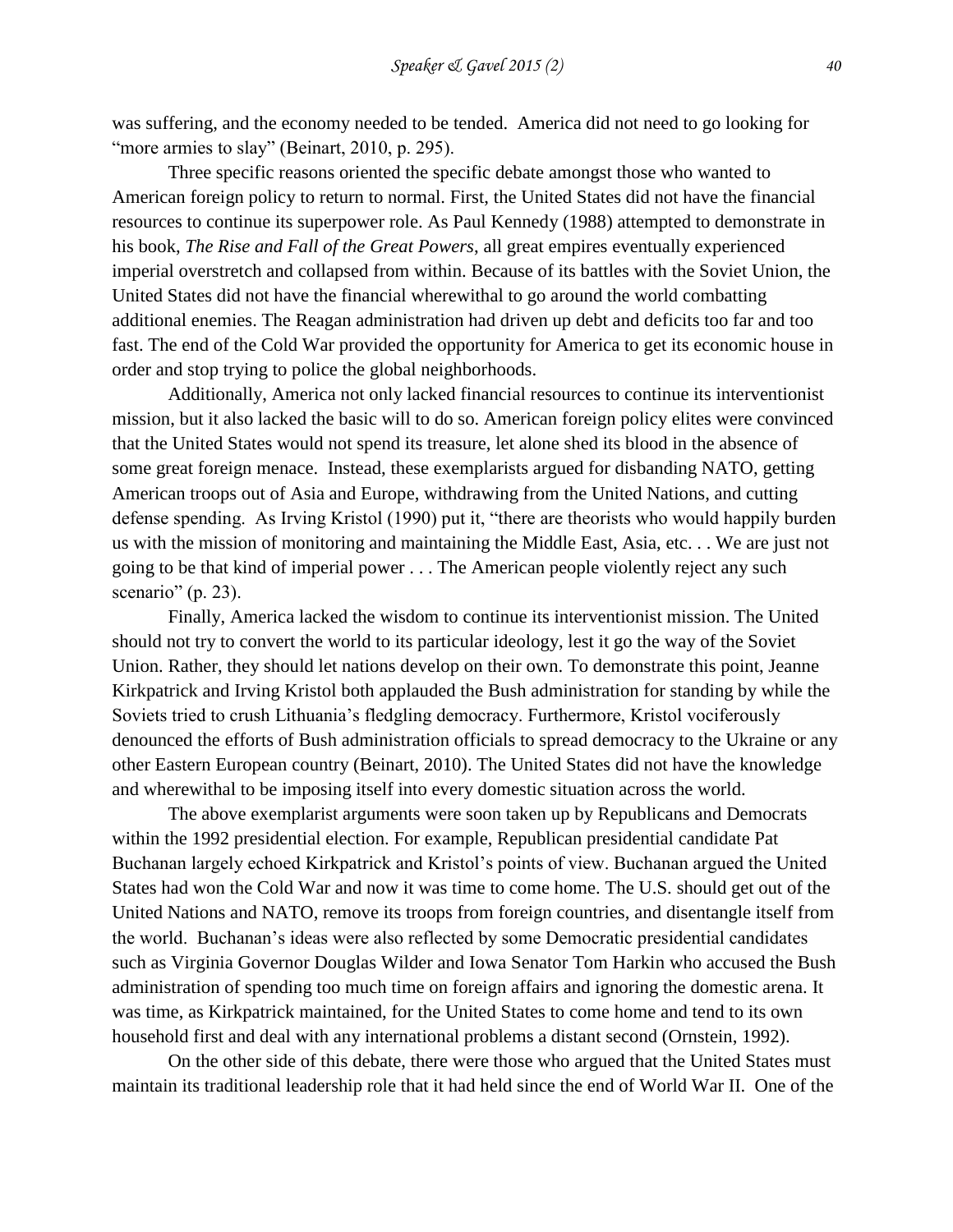largest advocates of said position was columnist Charles Krauthammer. While Jeanne Kirkpatrick wanted to come home, Krauthammer wanted to stay on patrol. The world, according to Krauthammer, still contained a proliferation of dangers such as: rogue states (i.e. Saddam Hussein's Iraq), terrorists, and narco-states like Venezuela. The United States, in Krauthammer's worldview as well as others, need to be even more vigilant than ever (Beinart, 2010).

More importantly, however, was the removal of the Soviet Union provided the United States the opportunity to make and transform the world in its own image. For example, William Kristol (Irving Kristol's son) and Robert Kagan, advocated throughout the 1990s, for something they called "benevolent hegemony." For Kristol and Kagan (1996) the world had never known a greater power than the United States who did not want to readily wield that power to dominate other states. Because of this benevolence toward states—America's lack of willingness to use its power solely for its own interests—the United States must maintain its hegemonic interventionist role. Only through American intervention can the world maintain its balance and its structure. The United States being on patrol and being active was especially important in a global environment without clear guideposts. The United States provided stability without the fear that it would be an empire like previous states in history. Further integration and involvement was needed for the continued stabilization of the world as it dealt a time of immense transition, while at the same time this maintained American dominance in all areas: military, economic, political, cultural, and socially.

The interventionist rhetoric of pundits like Krauthammer, William Kristol, and Kagan, did not totally spill over into the 1992 presidential campaign. Both George H.W. Bush and Bill Clinton opposed abandoning America's post-World War II leadership role. However, Clinton took a unique rhetorical position in trying to navigating this overall debate. Clinton argued through a secular jeremiad that U.S. leadership was predicated on it getting its house in order at home. The mission of intervention flowed from the mission of exemplar in Clinton's campaign and subsequent presidential rhetoric. Only through restoring the U.S. as an example for the world to emulate could it maintain and extend its interventionism.

## **Candidate Clinton's Foreign Policy Jeremiad**

During the campaign candidate Clinton educated Americans on what the true mission of America and the American government should be. Procter and Ritter Procter and Ritter (1996) call this element of the jeremiad "the promise." The promise is typically related to our past, our heritage and those who had been exemplars of that promise. Interpreting the promise in the right way allows rhetors to link their present policies with the "historic purpose of the nation" (p. 5). In his announcement address seeking the presidency, Clinton (1991a) stated that at Georgetown he had a professor "who taught me that America was the greatest country in the world because our people believed in and acted on two simple ideas: first that the future can be better than the present; and second that each of us has a personal responsibility to make it so" (para. 12). The job of government, candidate Clinton (1991a) argued, was "to create more opportunity. The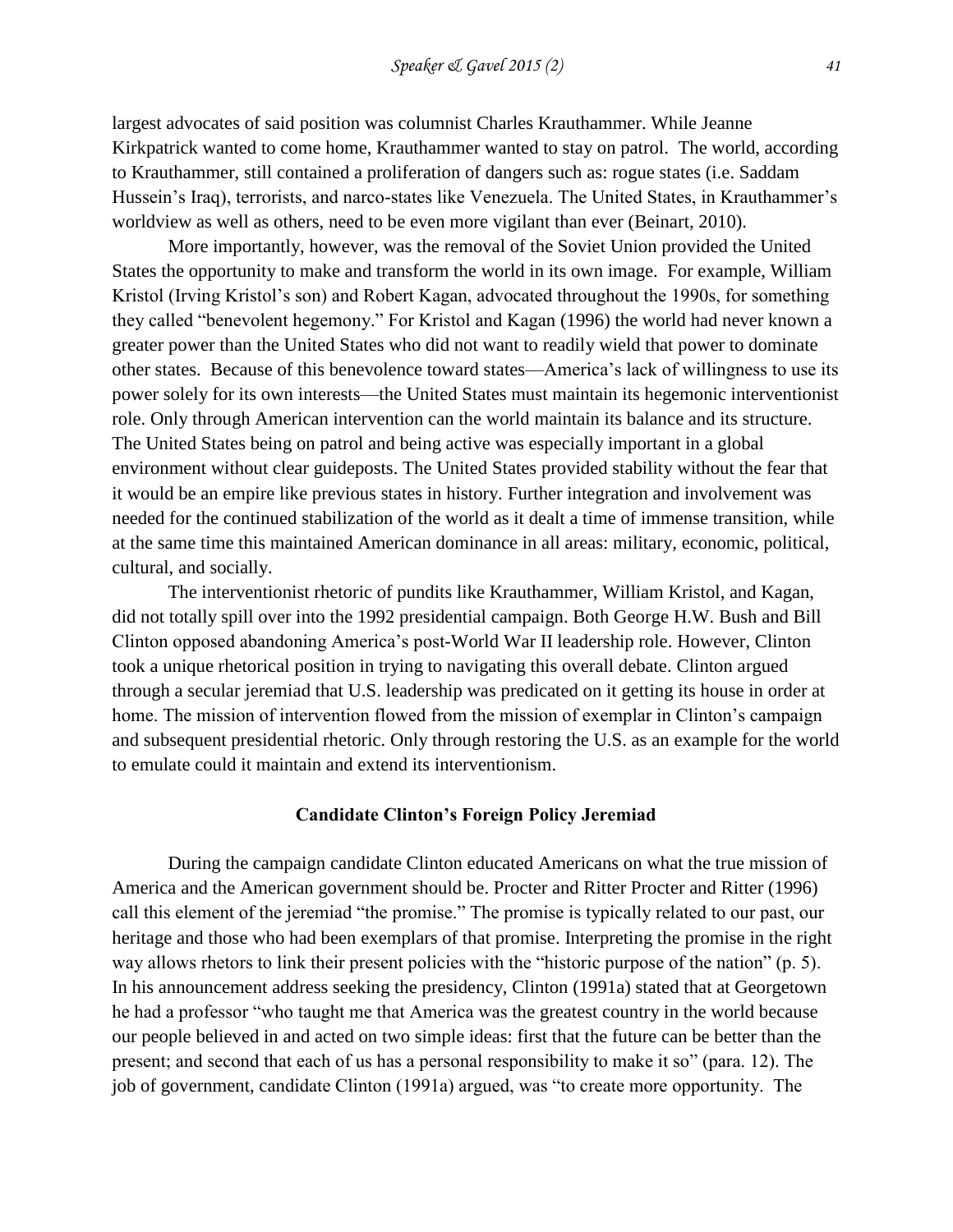people's responsibility is to make the most of it" (para. 2). For Clinton, the "promise" of America was that its leaders continued to look forward; it continually progressed to become a "more perfect union." The job of America's leaders and government was to enact policies that would "create more opportunity" for Americans to obtain the American dream, which would perpetuate America's exceptional status.

To assure this promise would be there for future generations, Clinton (1991a) asserted his primary responsibility would be to "keep America strong and safe from foreign dangers . . . but we cannot build a safe and secure world unless we can make America strong at home. It is our ability to take care of our own at home that gives us the strength to stand up for what we believe around the world" (para. 13). To drive that point home Clinton (1991a) maintained the demise of the Soviet Union provided an important lesson for all Americans. As he put it "the historic events in recent months teach us an important lesson: National security begins at home: For the Soviet Empire never lost to us on the field of battle. Their system rotted from the inside out, from economic, political, and spiritual failure" (para. 10). Here, candidate Clinton directly linked U.S. foreign and domestic policy together. Candidate Clinton asserted our status as an exemplar nation was the basis for American global leadership abroad. If that exemplar mission was damaged in some way, then U.S. global leadership and the very nature of its exceptionalism was in danger. Furthermore, by linking the mission of exemplar with an interventionist role in world affairs Clinton rhetorically modified an inherent tension in American exceptionalism. During other foreign policy transitions in American history, exemplarists and interventionists were traditionally odds with each other (i.e. the League of Nations debate). Proponents for each side carried out fierce debates as to what America's true role in the world should be. For candidate Clinton, in a new global economy, this old debate did not apply; "national security begins at home." By implication this meant that in a post-Cold War environment, the missions of American exceptionalism must be fused together. America's role in the world, its leadership, was predicated on what occurred in the domestic sphere. To lead the world, the United States needed to "take care of its own at home." Clinton's history lesson about the "Soviet Empire" proved that maxim to be true. The Soviet Union did not lie on the dustbin of history because of battlefield losses. Rather, it "rotted from the inside out" because it did not pay attention to its domestic sphere. Consequently, the Soviets were no longer a superpower and a world leader. According to Clinton's reasoning, the same future awaited the United States if it did not enact policies that facilitated the American dream. Thus, America's true foreign policy mission was to create more opportunity for the dream to be achieved. By being strong at home, the United States could then maintain and extend the leadership role it achieved after World War II. Consequently, Clinton's rhetoric then ex

However, candidate Clinton (1991b) viewed America's foreign policy mission and its subsequent leadership role in the world as being in grave danger. As he put it:

in the last three years, we've seen the Berlin wall come down, Germany reunify, all of Eastern Europe abandon communism, a coup in the Soviet Union fall, and the Soviet Union itself disintegrate, liberating the Baltics and other republics . . .America should be celebrating today. All around the world, the American dream is ascendant . . . Yet today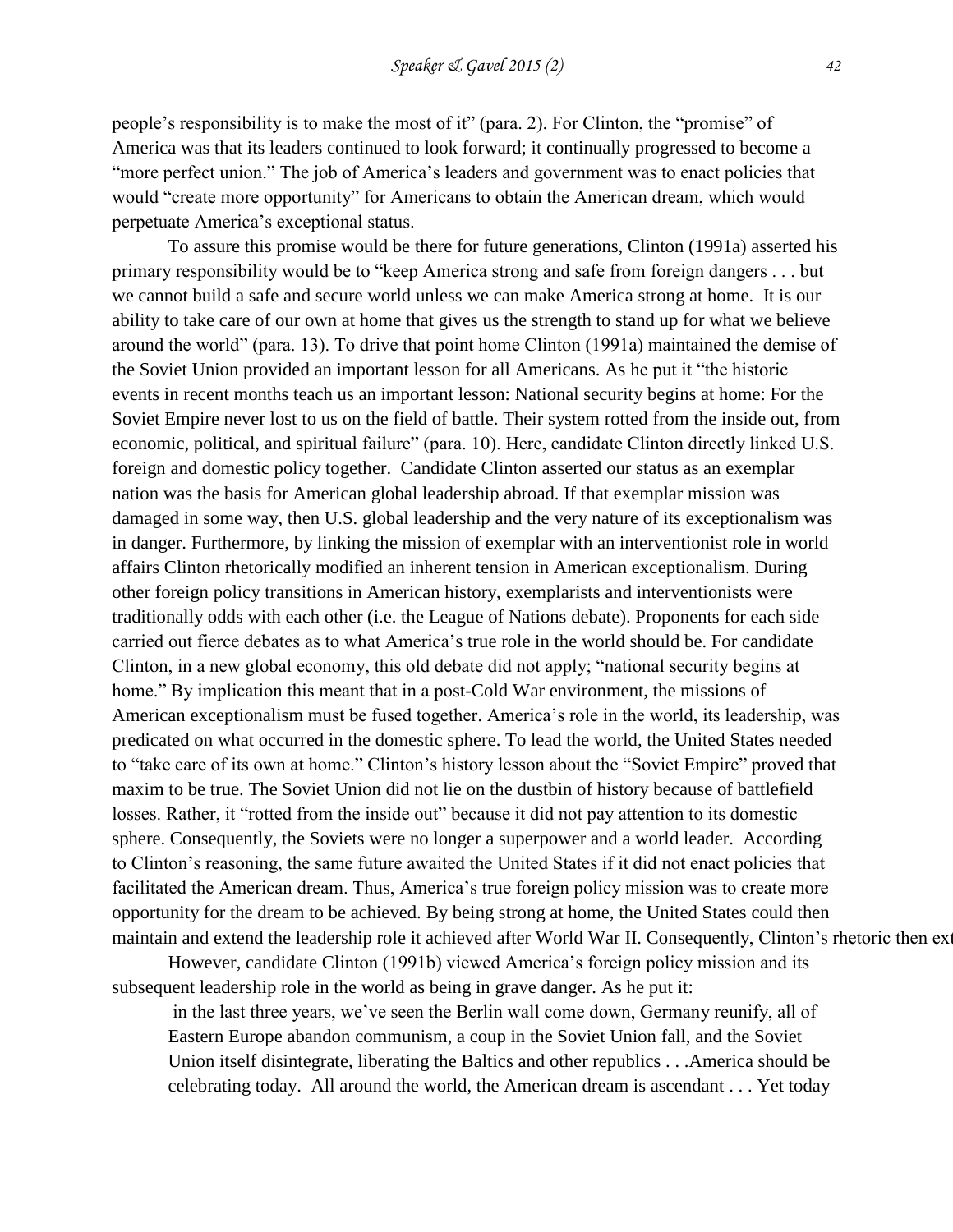we're not celebrating. Why? Because all of us fear deep down inside that even as the American dream reigns supreme abroad, it's dying here at home. We're losing jobs and wasting opportunities. (para. 8)

As a result of losing the American dream, the United States was "losing America's leadership in the world because we're losing the American dream right here at home." The end of the Cold War marked a triumphant period for U.S. foreign policy. American and Western values appeared to be ascendant. As noted earlier, Francis Fukuyama (1992) famously stated the end of the Cold War marked the end of history because the great ideologies of communism and socialism had lost to the forces of free markets and democracy. America's exportation of democracy and the "American dream" abroad was finally coming to fruition all across the globe. There were more free-market democracies in the post-Cold War than in the history of humankind. The United States was triumphant. Yet the world the United States had built was one where it could no longer maintain "its leadership in the world." Clinton's previous discussion of the Soviet Union and his allusions to it above suggested the United States was in the early stages of becoming the next Soviet Union, unless America woke up to the signs of its own decay. Without clear intervention, the providential covenant established over three hundred years ago would disappear. Subsequently, the United States would be merely another nation-state.

During his presidential campaign, candidate Clinton openly laid the blame for the United States' decay with the Reagan and subsequent Bush administration, along with Republican congressional leadership. Clinton's rhetoric outlined a myriad of problems President Bush and Republicans created, causing the United States to stray from its founding covenant. For example, Clinton (1991a) argued President Bush "devoted his time and energy to foreign concerns and ignored dire problems here at home" (para. 4). According to Clinton, Bush paid more attention to international troubles resulting from the massive post-Cold War changes than he did on trying to get the United States out of its economic recession. The president had forgotten the primary lesson of the Soviet Union's collapse: "The Soviet Union collapsed from the inside out—from economic, political, and spiritual failure" (1991b, para. 2). These specific "economic, political, and spiritual failures began with Bush being "caught in the grip of a failed economic theory" (Clinton, 1992, para. 21). This theory—supply side economics—produced during the Reagan administration and carried over with the Bush presidency fashioned an era when America's capitalists "have exalted private gain over public obligation, special interest over the common good, wealth and fame over work and family" (Clinton, 1992, para. 21). During the 1980s and early 1990s, the president's economic policies "ushered in a gilded age of greed and selfishness, of irresponsibility and excess, and of neglect" (1991b, para. 14). This "gilded age" saw "S&L crooks steal billions of dollars in other people's money. Pentagon consultants and HUD contractors stole from the taxpayers," while "many big corporate executives raised their own salaries even when their own companies were losing money and their workers were being put into the unemployment lines" (Clinton, 1991c, para. 6). Clinton further asserted "for 12 years, the Republicans have been telling us that America's problems aren't their problem. They washed their hands of responsibility for the economy and education and health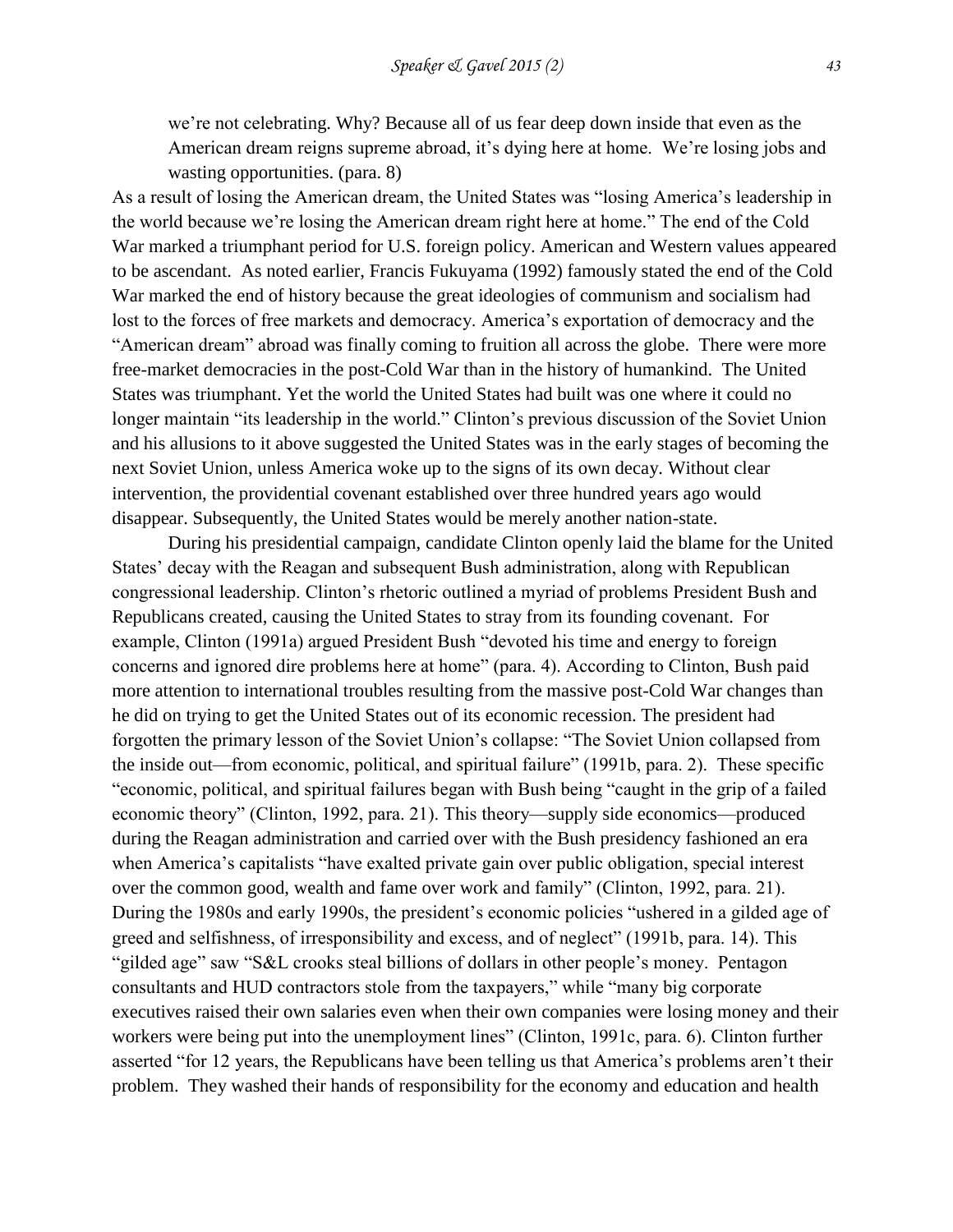care and social policy and turned it over to fifty states and a thousand points of light." (1991a, p. 2). Instead of helping America's middle class, Bush was actually harming it by raising "taxes on the people driving pickup trucks" and lowering "taxes on the people riding in limousines" (Clinton, 1992, para. 15).

As a result of President Bush's ignoring America's domestic problems, the United States suffered a number of different consequences. Economically, Clinton (1992) asserted, America was "falling behind  $\ldots$  We have gone from first to 13<sup>th</sup> in the world in wages since Ronald Reagan and Bush have been in office" (para. 16). America's CEOs now were "paid about 100 times as the average worker," which was four times higher than Germany which as at "23 to 1" and Japan who was at "17 to 1" (Clinton, 1991c, para. 7). The collapse in wages had the greatest impact on America's middle class. For Clinton, the middle class were "forgotten" during the Reagan-Bush years (Clinton, 1991c, para. 7). During the Bush administration, "middle class people are spending more hours on the job, spending less time with their children, bringing home a smaller paycheck to pay more for health care and housing and education. Our streets are meaner, our families are broken, our health care is the costliest in the world and we get less for it" (1991c, para. 10). Because of President Reagan and Bush's "gilded age" economic policies, candidate Clinton (1991c), argued "the very fiber of our nation is breaking down: Families are coming apart, kids are dropping out of school, drugs, and crime dominate our streets (para. 10)." Even in U.S. foreign affairs, supposedly President Bush's strength and expertise, American leadership suffered. Because of "the longest economic slump since World War II . . . elements in both parties now want America to respond to the collapse of communism and a crippling recession at home by retreating from the world" (Clinton, 1991d, para. 3). Clinton (1991a) pointed out that America's global leadership was so imperiled that the "Japanese prime minister actually said he felt sympathy for the United States" (para. 14). Ultimately, President Bush provided "no national vision, no national partnership, no national leadership" that would restore the United States and the American dream for millions of Americans (Clinton, 1991a, para. 5).

In the above passages, Clinton analogized the Reagan and Bush years of the 1980s and 1990s to America of the 1880s and the 1890s. Historical analogies are often imperfect vehicles for making judgments about the present from the past. However, rhetors consistently use historical analogies to facilitate judgment about present situations. They evoke perceived lessons of past experience that can legitimize certain policy options and delegitimize others (Edwards, 2007; Paris, 2002). Clinton's contextual use of the gilded age analogy certainly suggested his attempts to delegitimize Reagan-Bush economic policy. The "Gilded Age," a period in the late nineteenth and early twentieth century, particularly the 1880s and 1890s, signaled the rise of the modern American industrial economy. The American economy expanded more rapidly than at any other time in U.S. history. Industrial production rose faster than any other nation. The United States began to challenge great powers, like Great Britain, for global economic supremacy. Moreover, it also marked the rise of the great capitalists of American industry. Men like Cornelius Vanderbilt, John Rockefeller, Andrew Mellon, Andrew Carnegie, and J.P. Morgan became extremely wealthy and demonstrated that opulence. However, there were immense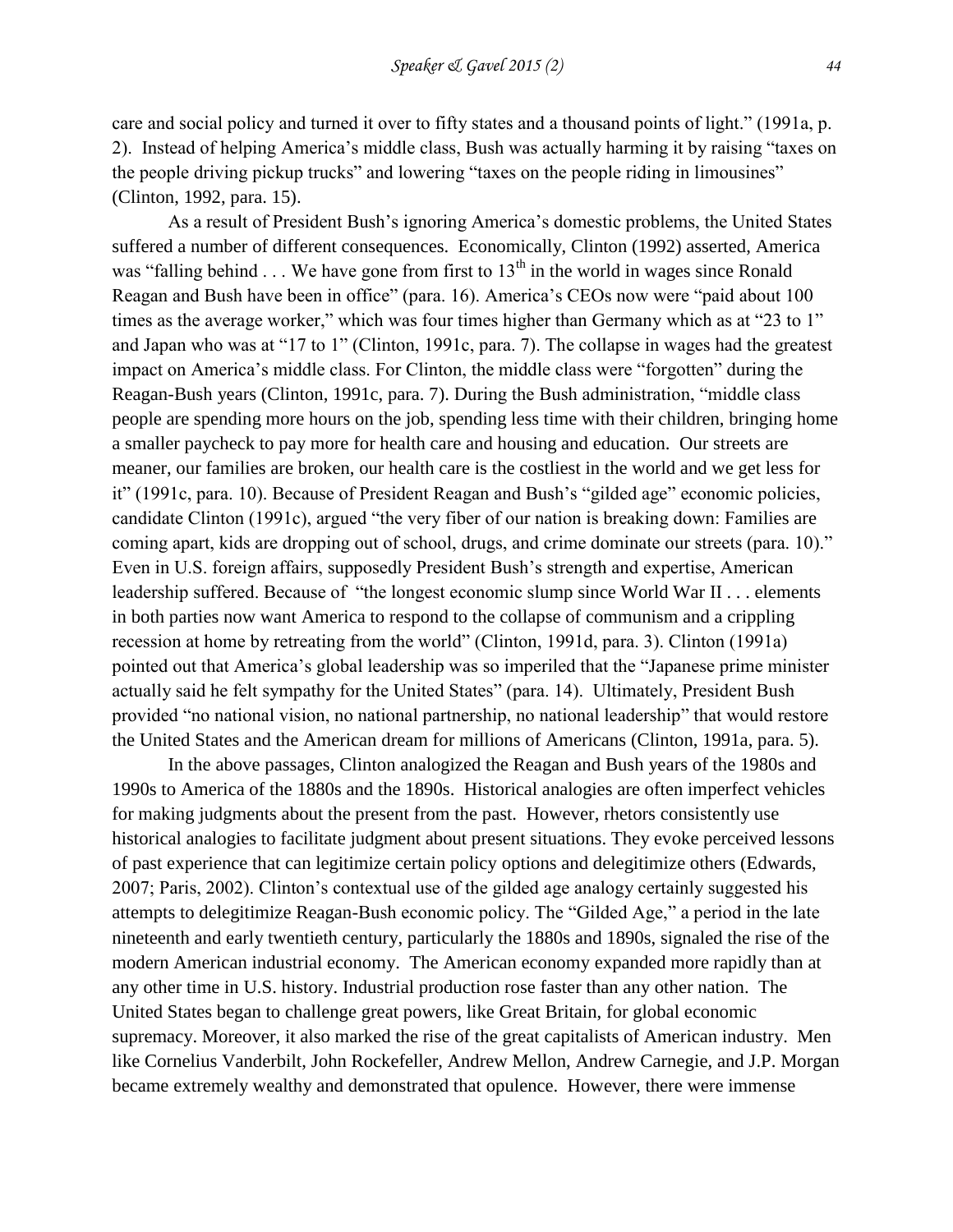social inequities that came with the Gilded Age. The expansion of the economy and the subsequent wealth was done without safeguards for the American worker. Extreme wealth for men like Vanderbilt, Rockefeller, Carnegie, Mellon, and Morgan was obtained on the backs of American labor. Unions were busted; worker protests were violently put down. Vanderbilt, Rockefeller, Carnegie, and the like grew extremely wealthy, while laborers and farmers grew poorer. American presidents offered little in the way of legislation to curb the excesses of American industry (Edwards, 2005; Hopkins, 1940). For Clinton, the 1980s and the 1990s, were America's new "gilded age." The modern industrial economy was replaced by supply-side economics. "S&L crooks," "Pentagon and HUD contractors," and "corporate executives" replaced the greater robber-barons of Vanderbilt, Rockefeller, and Morgan. By implication President Reagan and President Bush were akin to the do-nothing presidencies for American workers of the 1880s and 1890s. The consequences of Reagan and Bush's Gilded Age were certainly not the violence that broke out between American workers and corporations during the 1880s and 1890s, but they were just as dire. The Reagan-Bush Gilded Age pushed down wages for middle-class families, while the gap between the average worker and corporate executives rose. Middle-class families worked longer hours for less pay and less time spent with their families. They spent more on housing, education, and health care, while receiving less of it, than at any time in American history. Under the Reagan-Bush Gilded Age, the American middle class was being squeezed from all sides. Obtaining and maintaining middle-class status proved to be elusive than ever. By analogizing the Reagan-Bush years with the Gilded Age, Clinton attempted to delegitimize Bush's economic policy; further suggesting those presidential policies were destroying the American dream and subsequently American exceptionalism. Part of the American covenant is the ability of every American to be given the opportunity to achieve the American dream. Obtaining, maintaining, and expanding middle class status is a barometer of the health of that narrative. For Clinton, the Reagan-Bush years narrowed, not expanded that dream for millions of Americans. As a result, if the United States could not maintain and expand its middle class then the United States would lose its status as an example for other nations to emulate, endangering its core identity as a chosen nation.

Moreover, the Reagan-Bush gilded age analogy implied America's role as a world leader was in peril. Recall, Clinton argued U.S. global leadership flowed from "our ability to take care of our own at home that gives us the strength to stand up for what we believe around the world." President Bush's inability to "take care of our own at home" negatively impacted the United States' ability to lead on international issues. America's economic struggles had grown so bad that the Japanese prime minister felt "sympathy" for the United States and elements from the Democratic and Republican parties wanted the United States to "retreat from the world." The Reagan-Bush years led America away from its founding covenant, which put its foreign policy leadership in danger. Ultimately, Clinton's rhetoric cast a negative light on the Reagan-Bush era, setting the stage for a resetting and restoring of the American covenant, which would then strengthen its leadership abroad.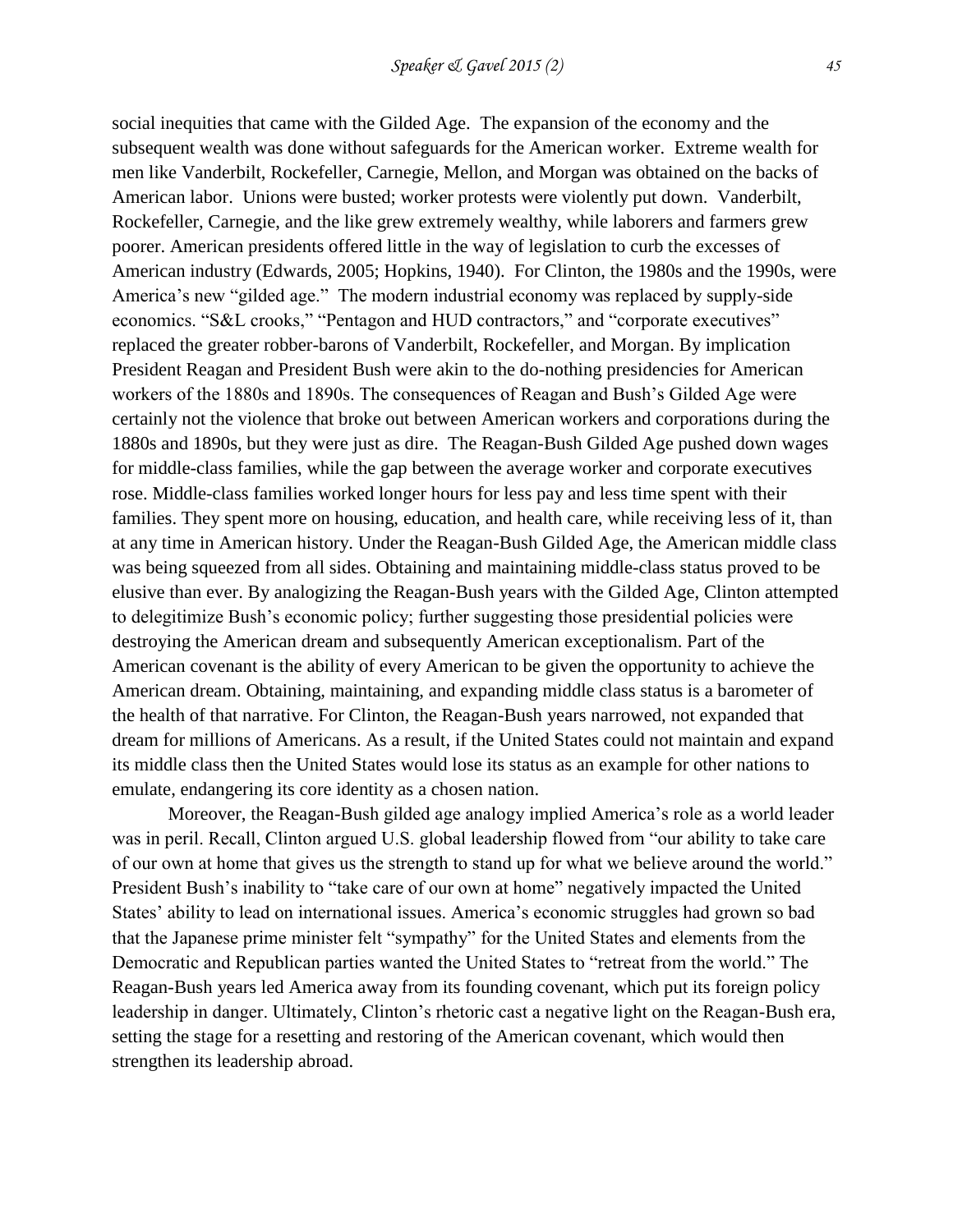While the gilded age produced a number of economic inequities within the United States, it also ushered in movements to offer a different vision for American significantly reform its economic, social, and spiritual covenant. American workers began to demand better wages, shorter hours, and better working conditions. The women's suffrage movement accelerated as more women entered the workforce and demanded to have their voice heard at the ballot box. The Third Great Awakening also accelerated during the Gilded Age. Organizations such as the YMCA and the Salvation Army were all established to help combat societal ills created by the rapid expansion of American industry (Edwards, 2005; Hopkins, 1940). Although there was no great social movement that appeared when Clinton ran for the presidency in 1992, candidate Clinton offered himself as a modern Jeremiah who could reset and restore America's covenant, which would reify American exceptionalism and its global leadership.

Clinton's prophetic vision came through his campaign theme of a "New Covenant." Candidate Clinton wanted to re-establish the social contract between the American government and its citizens through shared responsibility, opportunity, and community. The campaign theme of "New Covenant" took on a whole host of different principles that Clinton assured the American people would restore its promise. One of the fundamental tenets Clinton advanced was to remove the false choice policymakers created in discussing domestic and international policy. Clinton asserted U.S. global leadership flowed from its ability to take care of its own house at home. Only when that was finished could the United States build, broaden, maintain, and defend the rest of the houses in America's global neighborhood. Clinton (1991d) took that idea one step further in his "New Covenant on American Security" speech at Georgetown. In that address, Clinton emphatically asserted "foreign and domestic policy are inseparable in today's world. If we're not strong at home, we can't lead the world we've done so much to make. And if withdraw from the world, it will hurt us economically at home" (para. 2). Clinton made two rhetorical moves in this short passage. Aside from America's role in the world flowing from one sphere to the next, his linkage of domestic and foreign policy was part of his larger campaign's emphasis on renewing U.S. competition in an ever-broadening global economy. During his campaign and his presidency, Clinton continually asserted globalization was the dominant paradigm in global affairs (Edwards, 2008). Accordingly, the United States cannot separate its domestic sphere from the international. The U.S. must maintain both for the American economy to grow, create a broader form of prosperity for all, and expand the middle class, which would give greater access to the American Dream at home and also abroad. By recognizing this new reality of the global economy, Americans better prepare themselves to compete on a much larger scale, deal with the problems that come from that competition, but harness the larger benefits that can be created with new markets and new customers. This new reality provides a means for the United States to extend its exemplar status as the economic envy of the world, which then warrants it to maintain its global leadership.

Additionally, linking the two policy spheres sent a message to American isolationists that their desire to retreat from the world was not an option in a new global economy. Recall, our description of the debate that broke out about what America's role in the world should be in a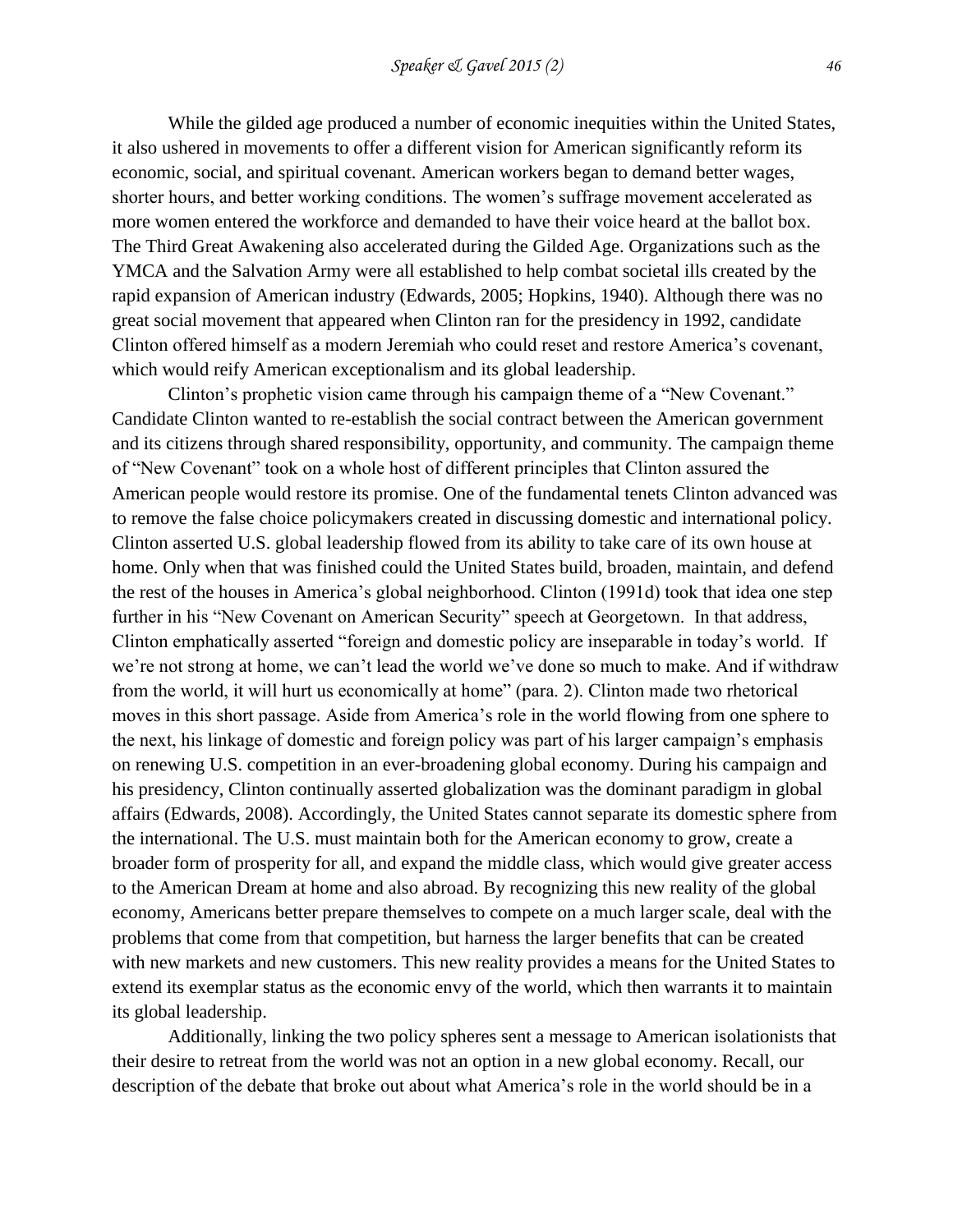post-Cold War world. Politicians on both the left and the right argued the United States had won the Cold War and should begin to retrench, going back to a more "normal" foreign policy that was free of foreign entanglements. For Clinton, this traditionalist, non-interventionist, neoisolationist position was untenable in this new era of globalization. It marked a position of regression, not progression and directly imperiled America's role as world leader, a role it had held for well over forty years. By declaring domestic and foreign policy were linked, he offered a progression in thinking about American politics and a vision for how the United States would conduct themselves in this new global environment. The United States would not historically regress. Rather, under a Clinton presidency they would extend their leadership position further that offered to restore America's economy, the American Dream, and the American covenant.

In arguing for removing the tension between domestic and foreign policy, the president made specific proposals that directly tied into his new vision of the global economy to renewing America's exemplar status at home and reassert its leadership in the world. Clinton's "New Covenant" offered proposals for cutting taxes, cutting waste in the federal government, reinventing domestic programs like welfare and social security, and spending more to educate American citizens. As part of this new covenant in foreign policy, Clinton pledged to restructure American military forces to meet the new threats of a post-Cold War world (i.e. nuclear proliferation, ethnic and religious conflict, and environmental threats) and continue to promote democracy abroad. But it was his discussion of economics in American foreign policy that was the centerpiece of his plan to renew America, its leadership abroad, and its basic exceptionalism nature. Clinton (1991d) explained that one of the most important; if not the most important, major challenge facing a new president was to "help lead the world in a new era of global growth" (para. 4). In the 1990s, Clinton (1991d) continued, "international economics is essential and that success in the global economy must be at the core of national security in the 1990s" (para. 6). America's "economic strength must become a central defining element of our national security policy. We must organize to compete and win in the global economy." In these short sentences, Clinton brought a new vision to American national security. Up until the post-Cold War era, national security was defined in fairly narrow terms by focusing on weapons systems (i.e. nuclear weapons), military structures, and the strength of the Soviet Union's military might. International economics were largely left out of a calculus when considering America's foreign policy strength. For Clinton, this narrow focus was a product of the Cold War, not a post-Cold War era. In an era of globalization where everything and everyone is connected more than ever, economics must be become a part, if not the center, of a nation's economic policy. To make this national security expansion required someone with a vision that went beyond the immediate campaign. As candidate Clinton (1991c) put it "we need a President, a public and a policy that are not caught in the wars of the past—not World War II, not Vietnam, not the Cold War. What we need to elect in 1992 is not the last President of the  $20<sup>th</sup>$  century, but the first President of the 21<sup>st</sup> century" (para. 21). In expanding America's thinking about national security, Clinton fashioned himself as "the first President of the  $21<sup>st</sup>$  century." His rhetoric suggested he was a modern Jeremiah who had the competency to renew American strength at home and abroad.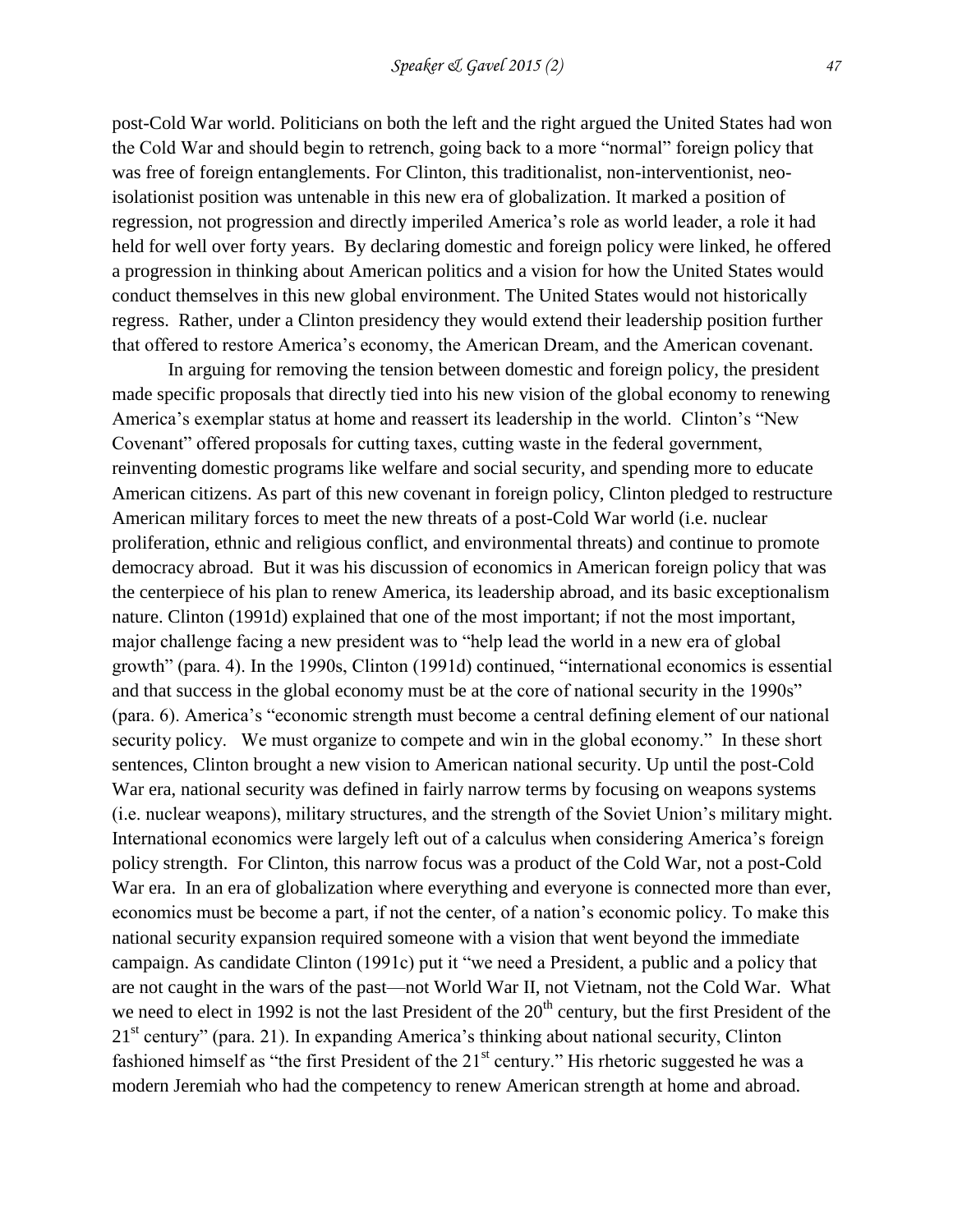Electing Clinton would arrest the United States straying from its covenant and provide the basis for its exceptionalism to be restored and expanded into a new era.

For Clinton (1991d), the benefits of expanding American national security were boundless. As he put it, "free trade means more jobs at home. Every \$1 billion in U.S. exports generates 20-30,000 more jobs" (para. 5). But the perils of not recognizing this fact were too great to ignore. "Without growth abroad, our own economy cannot survive. Without global growth, healthy international competition turns all too readily to economic warfare. Without growth and economic progress, there can be not true economic justice among or within nations" (Clinton, 1991d, para. 7). For Clinton, free trade and an expansion of global growth was *the* linchpin for America's economic and foreign policy future. Against the backdrop of an accelerating era of globalization, the United States had no choice but to compete and expand its economy with the world. The consequences of American inaction were dire. Clinton predicted the U.S. economy could not survive without some expansion of "growth abroad." Expanding free trade led to thousands, if not millions, more jobs. These jobs would certainly increase U.S. prosperity, expand the middle class, help to renew the American dream, and become the basis for restoring America's status as an exemplar nation. More importantly, Clinton viewed global growth as *the* linchpin for ensuring the world continued to progress toward a brighter future in the twenty-first century. The reasoning of Clinton's rhetoric works something like this: through global growth the American dream would be restored at home, but expanded to more states. It would continue its ascension. More economic prosperity meant a growing global middle class. That global middle class offered more internal stability among and within nations. That stability created a safer global environment in which all nation-states could operate. Consequently, the global economy must expand to serve both the United States and the international community. By contrast no global growth meant "economic warfare" and "economic justice" would wither "among and within nations." Considering the United States was the world's sole remaining superpower and its de facto leader, as America's voice, the president could not allow the world to slip into economic chaos. Such a result would destroy U.S. leadership abroad and its providential character. Ultimately, renewing America's community and economy, particularly through free trade and global economic growth, was candidate Clinton's vision for restoring the American covenant. That restoration provided the rhetorical groundwork to maintain America's leadership abroad, while serving as a counterweight to the growing chorus of neo-isolationist voices clamoring for the United States to retrench and withdraw from the world. Clinton's jeremiad suggested he would be the president to revamp the U.S. as an example for the world to emulate and expand its leadership abroad. Thus, assuring that American exceptionalism continued into the twenty-first century.

#### **Conclusions**

Presidential candidate Bill Clinton crafted his understanding of America's role in the world in unique and subtle ways. Unlike many of his political opponents, Clinton, like President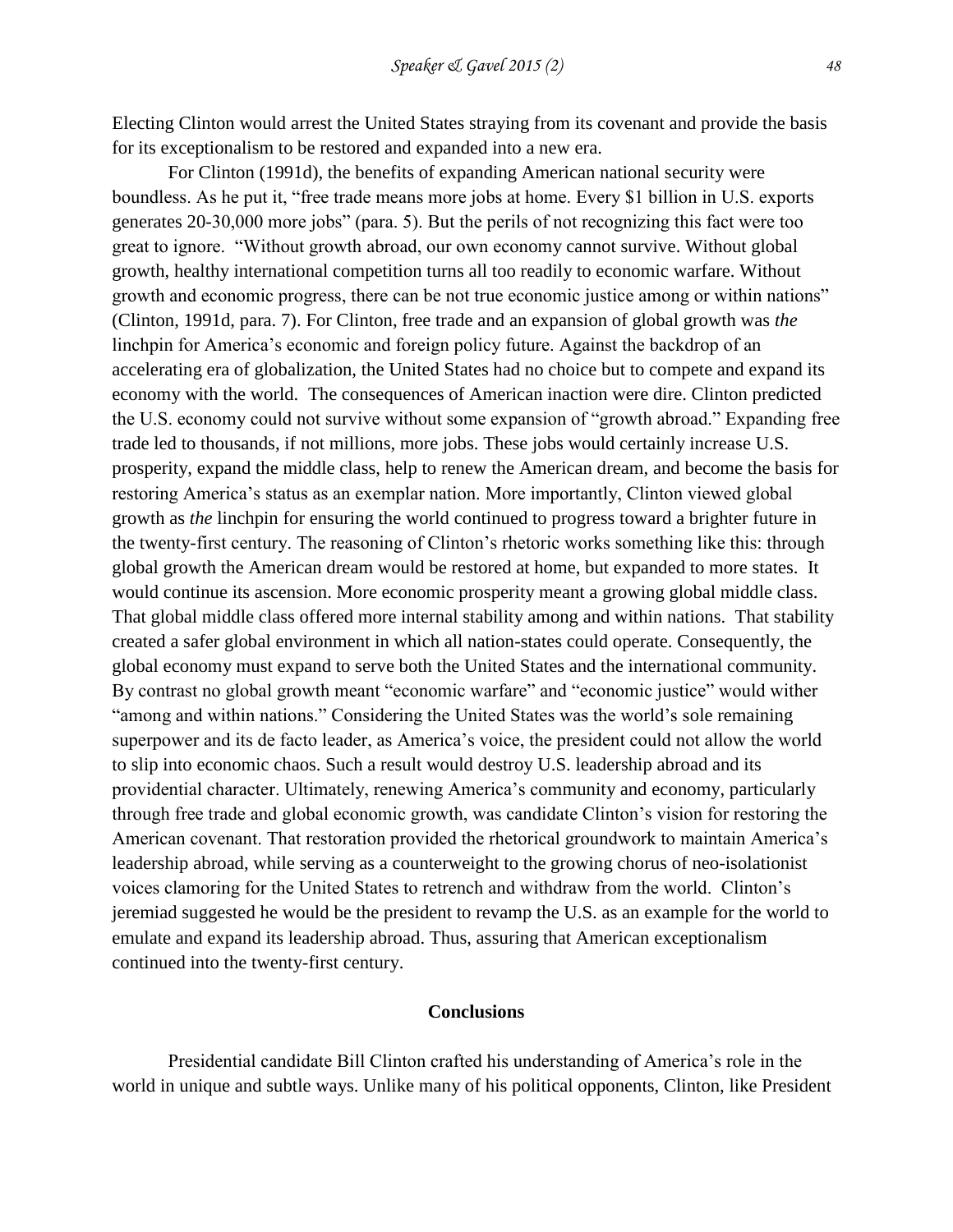Bush, advocated that the United States must maintain and extend its leadership role. However, unlike President Bush, Clinton asserted America's leadership must begin at home with the power

of its example. The presidential candidate argued, couched in a jeremiadic reasoning, President Bush and the Republicans had failed the American people with their economic philosophy; a philosophy that brought ruin to America's middle class, which in turn endangered America's mission as an exemplar nation for other states to model. The key to restoring U.S. credibility in the world was for it to revitalize and stabilize its own economy. That stabilization would come through a greater emphasis on education, free trade, and integration with the global economy. Accordingly, the United States' economy would once again become the engine of global economic growth. That growth would restore its exemplar mission, which would become grounds for U.S. advocacy that it could more easily take on the burdens of its post-World War II role as world leader. By using an exceptionalist jeremiad, Clinton modified American exceptionalism in an important way. Candidate Clinton intertwined the exemplar and interventionist missions together, removing an inherent tension that had been and is still embedded for some, since the early days of the founding era. Clinton's discourse provides interesting implications and legacies for American foreign policy argument.

First, candidate Clinton's discourse breaks down the fundamental divide between foreign and domestic issues. Aaron Wildavsky (1966) argued there are "two presidencies," one in foreign affairs and one in domestic. Typically, policy matters that presidents talk about can be divided into those two spheres. However, Clinton argued this type of thinking is fundamentally out of date. There is no foreign policy or domestic issues in a global economy. Instead, there are only "intermestic" issues that deal with both spheres of presidential politics (Barilleaux, 1985). Certainly, past presidents had discussed how some policies affected both the domestic and foreign policy spheres, but Clinton was really the first president to talk about how all issues can be considered to be intermestic in some way. Clinton's campaign discourse broke new ground on how to talk about specific issues and laid the groundwork for future presidents to discuss those issues in similar ways.

Additionally, Clinton's fusion of exceptionalist narratives provides another important implication. As we discussed earlier, traditionally exceptionalists occupy one of two camps: exemplar or interventionist. After World War II, those camps began to be fused together. For example, President Truman (1947) argued in his famous Truman Doctrine speech the United States must intervene in Greece and Turkey to stem the tide of communist aggression, but at the same time these actions would make us safer at home. Clinton became the first president to reverse that logic. In order to maintain our status as a world superpower we must take care of our own economic house first and then that gives us a warrant to maintain and extend our leadership abroad. Thus, Clinton not only removed a fundamental tension within the rhetoric of exceptionalism, but started a new trend by reversing the old Cold War exceptionalist logic. Presidents Bush and Obama have continued this exceptionalist fusion except that Bush reversed Clinton's logic in light of September  $11<sup>th</sup>$  and President Obama returned to Clinton's initial rhetorical fusion (Edwards, 2008; Edwards, 2014). This might indicate that in a post-Cold War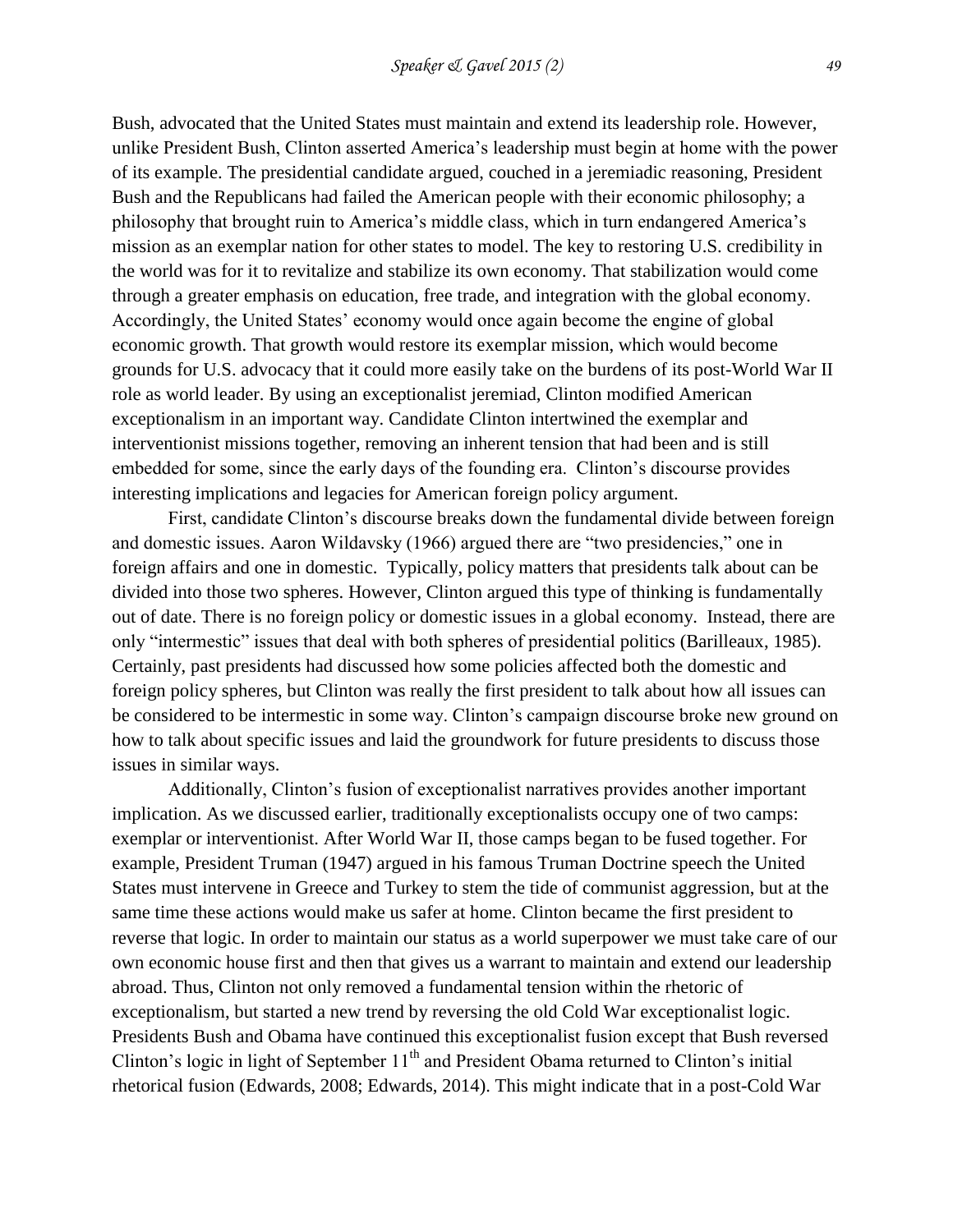era presidents of different political parties emphasize different arguments when articulating America's role in the world. It is still too early to tell, but the trends indicate a subtle, but fundamental difference between Republican and Democratic presidential foreign policy rhetoric. More studies must be done to determine if this is the case.

Finally, Clinton's blending of America's exceptionalist narratives makes it extremely difficult for any mainstream political figure to argue that the United States can give up its global leadership role. By arguing that the basis for U.S. global leadership and involvement was to be a great example for the world, plus his argument that all political issues have domestic and foreign policy aspects to them, Clinton made it extremely difficult for his opponents to argue the United States needed to return to its "normal" foreign policy of the nineteenth and early twentieth centuries. Future presidential candidates have continued Clinton's rhetorical groundwork making it extremely difficult for a presidential candidate to make an effective case the United States needs to profoundly alter its foreign policy. Republican presidential candidate Ron Paul attempted to do so in 2008 and 2012, but his following was quite small and his foreign policy arguments gained little traction in America's political environment. That does not mean the United States might not curtail some of its leadership efforts abroad, but opponents of American intervention may never gain much traction again. Thus, candidate Clinton's campaign discourse planted the seeds of a rhetorical legacy that continues to influence U.S. foreign policy today.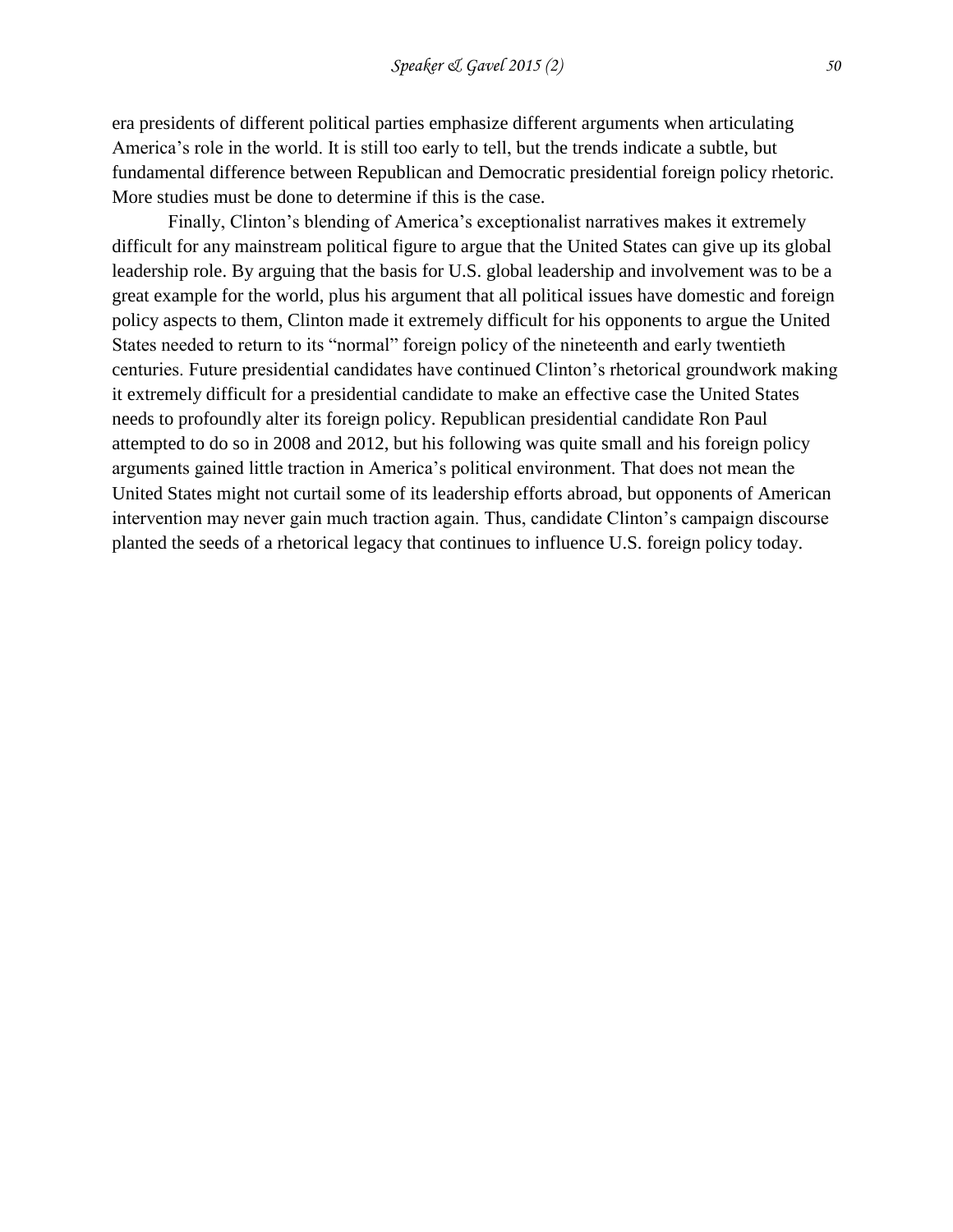### **References**

- Albright, M. (2005, December 11). Foreign policy. A speech delivered at the  $11<sup>th</sup>$  presidential conference, William Jefferson Clinton, The "new democrat" from Hope, Hofstra University, Hofstra, NY.
- Ambrosius, L. (1987). *Woodrow Wilson and the American diplomatic tradition.* New York: Cambridge University Press.
- Barilleaux, R.J. (1985). The president, "intermestic" issues, and the risks of policy leadership. *Presidential Studies Quarterly*, 15, 754-767.
- Baritz, L.A. (1985). *Backfire: A history of how American culture led us in Vietnam and made us fight the way we did*. New York: William Morrow.
- Beinart, P. (2010). *The Icarus syndrome: A history of American hubris.* New York: Harper.
- Bercovitch, S. (1978). *The American jeremiad.* Madison, WI: University of Wisconsin Press.
- Bostdorff, D.M. (1987). *The presidency and the rhetoric of foreign crisis*. Columbia, SC: University of South Carolina Press.
- Brands, H.W. (1998a). Exemplary America versus interventionist America. In R. Hutchings (Ed.) *At the end of the American century* (pp. 47-60). Baltimore, MD: Johns Hopkins University Press.
- Brands, H.W. (1998b). *What America owes the world? The struggle for the soul of foreign policy*. New York: Cambridge University Press.
- Cameron, F. (2005). U*.S. foreign policy after the Cold War: Global hegemon or reluctant sheriff, 2nd Edition.* New York: Routledge.
- Campbell, K.K. & Jamieson, K.H. (2009). *Presidents creating the presidency: Deeds done in words.* Chicago: University of Chicago Press.
- Clinton, W.J. (1991a, October 3). Announcement speech for President. Retrieved from [http://www.4president.org/speeches/billclinton1992announcement.htm.](http://www.4president.org/speeches/billclinton1992announcement.htm)
- Clinton, W.J. (1991b, October 23). The new covenant: Responsibility and rebuilding the American community. Retrieved from [http://www.dlc.org/print.cfm?contentid=2783.](http://www.dlc.org/print.cfm?contentid=2783)
- Clinton, W.J. (1991c, November 20). A new covenant for economic change. Retrieved from [http://www.dlc.org/print.cfm?contentid=250528.](http://www.dlc.org/print.cfm?contentid=250528)
- Clinton, W.J. (1991d, December 12). A new covenant for American security. Retrieved from [http://www.dlc.org/print.cfm?contentid=250537.](http://www.dlc.org/print.cfm?contentid=250537)
- Clinton, W.J. (1992, July 16). Acceptance speech to the Democratic National Convention. Retrieved from [http://www.4president.org/speeches/billclinton1992acceptance.htm.](http://www.4president.org/speeches/billclinton1992acceptance.htm)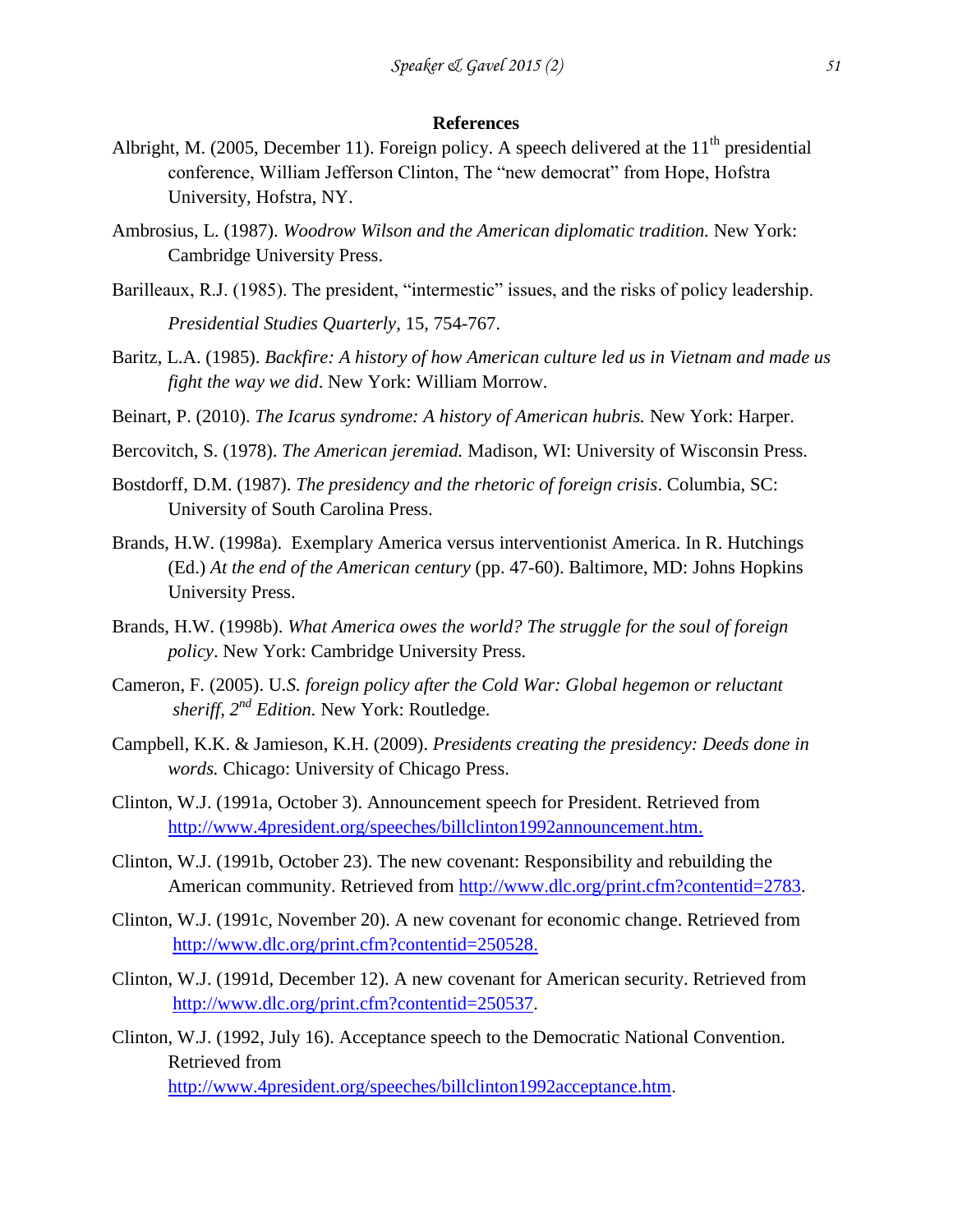de Tocquiville, A. (1830/1975). *Democracy in America*. New York: Vintage.

- Dorsey, L.G. (1999). Woodrow Wilson and the fight for the League of Nations: A reexamination. *Rhetoric and Public Affairs,* 2, 107-135.
- Edwards, J.A. (2007). Staying the course as world leader: Bill Clinton and the use of historical analogies. *White House Studies*, 7, 51-69.
- Edwards, J.A. (2008). *Navigating the post-Cold War world: President Clinton's foreign policy rhetoric*. Lanham
- Edwards, J.A. (2014). Resetting America's role in the world: Barack Obama's rhetoric of (re)conciliation and partnership. In J. Mercieca and J. Vaughn (Eds.) *The rhetoric of heroic expectations: Establishing the Obama presidency* (pp.130-150). College Station, TX: Texas A&M University Press.

Edwards, R. (2005). *New spirits: Americans and the Gilded Age, 1865-1905*. New York: Oxford Univers

- Fisher, W. (1973). Reaffirmation and subversion of the American dream" *Quarterly Journal of Speech*, 59, 160-
- Fukuyama, F. (1992). *The end of history and the last man.* New York: Free Press.
- Hardt, H. (1998). *Interactions: Critical studies in communication, media, and journalism*. Lanham, MD: Rowm
- Hoffman, S. (1989). What should we do in the world? *The Atlantic*, 84.
- Hofstader, R. (1948). *The American political tradition.* New York: Vintage, 1948.
- Hopkins, C.H. (1940). *The rise of the social gospel in American Protestantism, 1865-1915.* New Haven, CT: Yale University Press.
- Hunt, M.H. (1988). *Ideology and U.S. foreign policy*. New Haven, CT: Yale University Press.
- Huntington, S. (1996). *The clash of civilizations and the remaking of the world order.* New York: Touchstone.
- Ikenberry, G.J. (1996). The myth of the post-Cold War chaos. *Foreign Affairs,* 75, 79-87.
- Ikenberry, G.J. (2001). *After victory: Institutions, strategic restraint and the rebuilding of order.* Princeton, NJ: Princeton University Press.
- Kaplan, R.D. (1994). The coming anarchy. *Atlantic Monthly, 273,* 44-76.
- Kennedy, P. (1988). *The rise and the fall of the great powers.* New York: Harper.
- Kirkpatrick, J. (1990). A normal country in a normal time. *National Interest,* 21, 40-45
- Kirkpatrick, J. (1991). Returning to normalcy. In M. Polesetsky & W. Dudley (Eds.) *The new world order: Opposing viewpoints* (pp. 74-89)*.* San Diego, CA: Greenhaven Press.
- Kissinger, H. (1995). *Diplomacy.* New York: Simon & Schuster.
- Kristol, I (1990). Defining our national interest. *National Interest*, 21, 22-26.